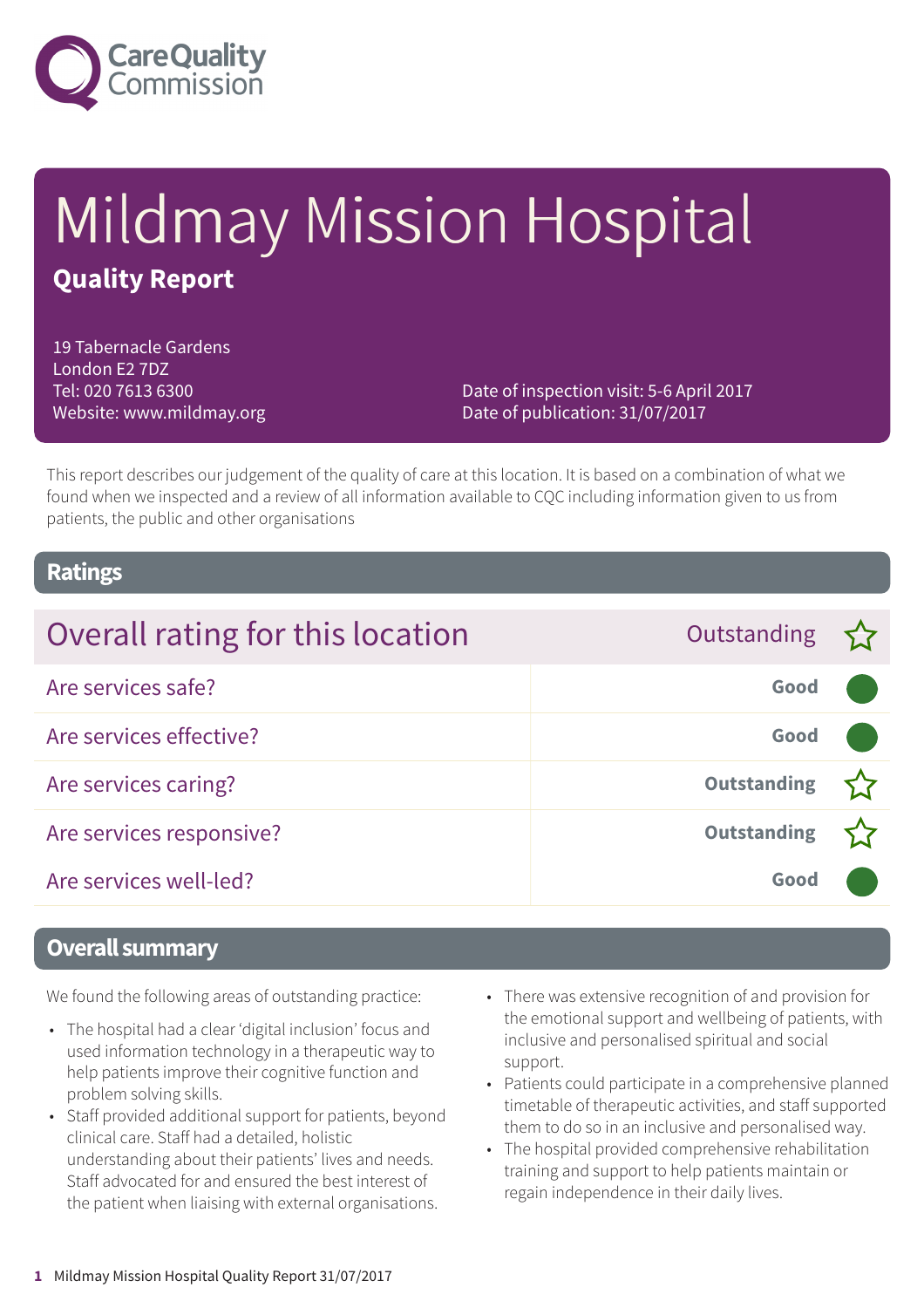# Summary of findings

- There was a comprehensive volunteer support programme to provide one-to-one social time and support to patients to reduce their risk of social isolation.
- The hospital board had representation from two HIV positive individuals, including a former patient. This helped ensure the voice of HIV positive people was included in decision making.
- Patients were involved in service design and staff sought patients' suggestions on how they could better support them and meet their rehabilitation needs.

We found the following areas of good practice:

- There was a good overall safety performance across the hospital and effective processes for identifying and managing risks. There were very low levels of reported serious incidents and incidents resulting in harm. Learning from incidents was shared with staff.
- Patient records were comprehensive and clearly documented person-centred care.
- The hospital could evidence positive patient outcomes including improved medication adherence, cognitive function and greater independence.
- Patients' nutrition and hydration needs were managed appropriately. Staff demonstrated a consistent focus in supporting patients to achieve and maintain healthy eating standards.
- There was good multi-disciplinary working between staff within the hospital and with external partners such as social workers.
- Staff adapted their communication and approach for each individual patient. They ensured care and activity sessions were delivered in a relaxed, inclusive and supportive way.
- The hospital had procedures in place to ensure patients experienced a dignified death.
- Patients were routinely involved in their care planning. Staff tailored their clinical approach accordingly so patients could take ownership of their care and work at a pace they felt comfortable with.
- The hospital provided a very comprehensive range of inpatient and day services to support and care for patients living with HIV acquired neuro-cognitive impairment, including those needing complex physiological and psychological support.
- The hospital had clearly embedded equalities objectives to improve inclusivity and prevent discrimination. Patients of all faiths and those of no faith were welcomed and treated equally. Staff supported patients of other faiths to practise their faith and had good local links with religious organisations to facilitate support for patients with specific religious and cultural needs.
- The hospital's social work team supported vulnerable patients, some with very wide ranging and complex social, legal and financial needs.
- There were no waiting lists to access services and there were no delays in accepting new patients.
- There was a clearly defined organisational culture at Mildmay Mission Hospital, based on Christian values and the charitable history of the hospital. The whole hospital team demonstrated a strong sense of community to celebrate achievements.

However, we also found the following issues that the hospital needs to improve:

- There were a number of nursing vacancies and the hospital was heavily reliant on agency and bank nurses to cover rota gaps.
- Some hospital policies were very out of date and needed to be updated.
- There were isolated examples of do not resuscitate orders (DNAR) not recorded or applied correctly.
- There were some isolated examples of patient records which did not have clearly documented consent forms.
- Some nurses perceived a disconnect between staff groups and felt intimidated by certain individuals in the therapies team. They felt there was limited understanding of what nurses did amongst therapies staff.

Following this inspection, we told the provider that it should make some improvements, even though regulations had not been breached, to help the service improve. These are recorded at the end of the report.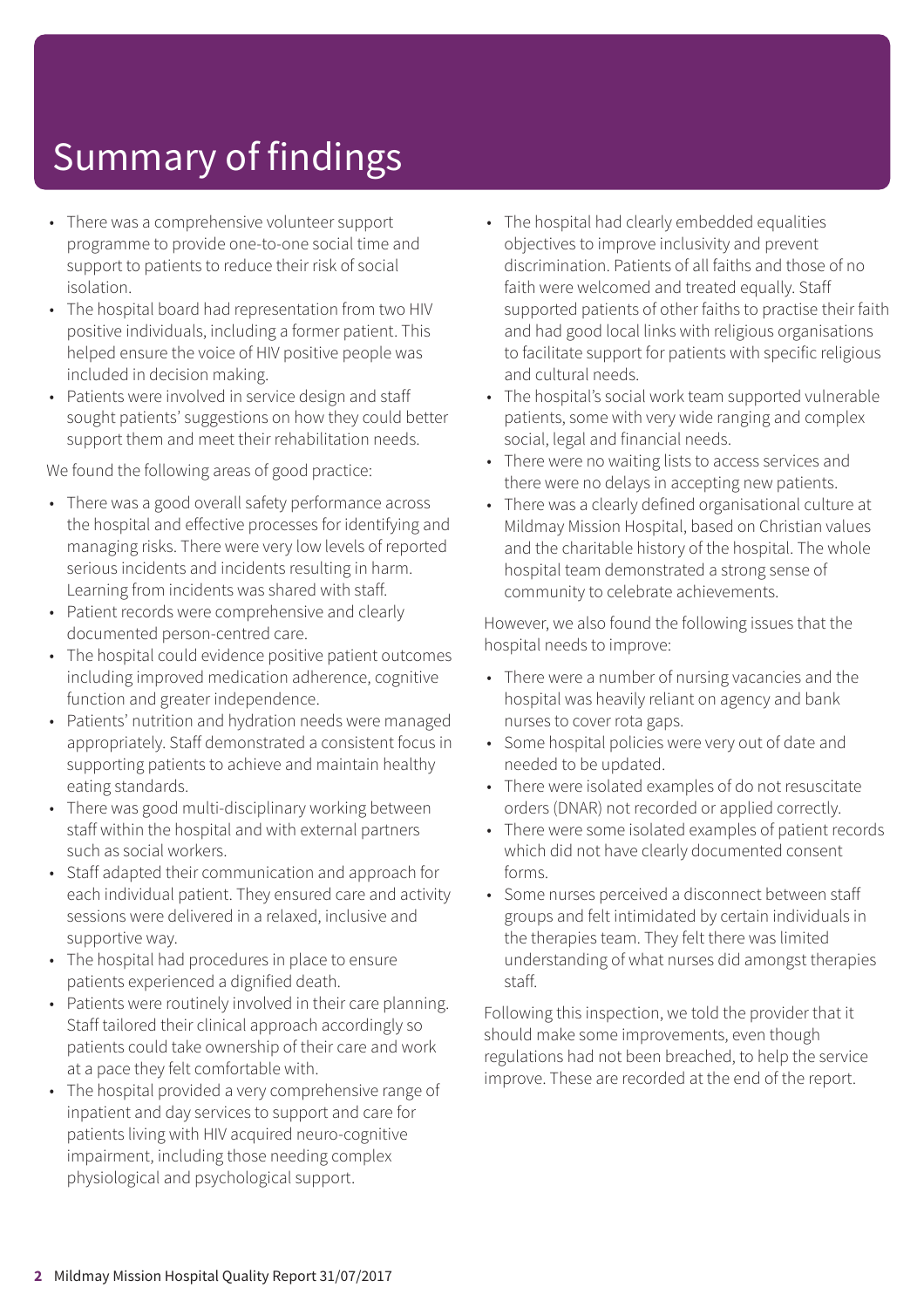# Summary of findings

### **Contents**

| Summary of this inspection                                 | Page |
|------------------------------------------------------------|------|
| Background to Mildmay Mission Hospital                     | 5    |
| Our inspection team                                        | 5    |
| Why we carried out this inspection                         | 5    |
| How we carried out this inspection                         | 5    |
| The five questions we ask about services and what we found | 7    |
| Detailed findings from this inspection                     |      |
| Outstanding practice                                       | 33   |
| Areas for improvement                                      | 33   |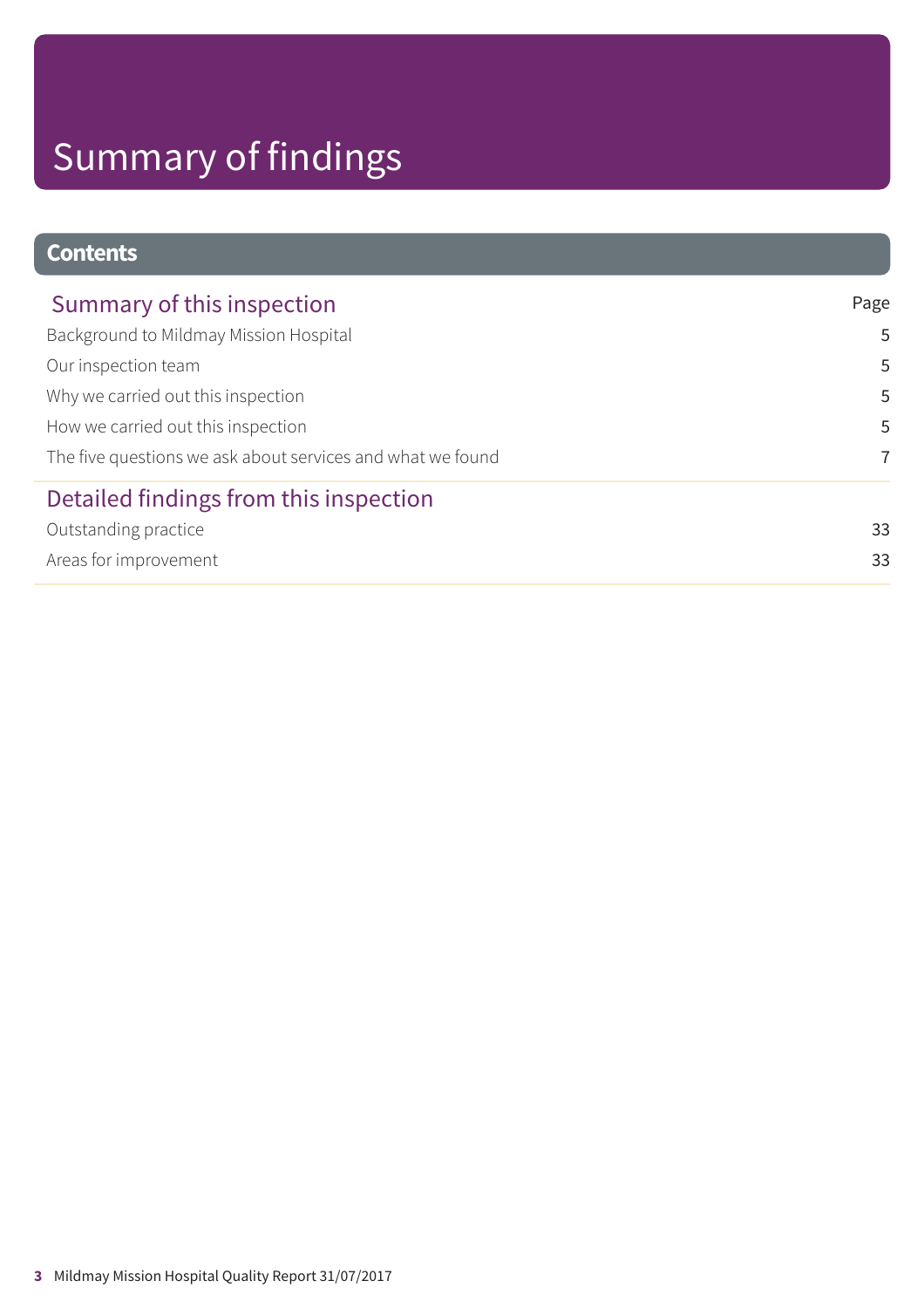



# Mildmay Mission Hospital

**Services we looked at** Community health services for adults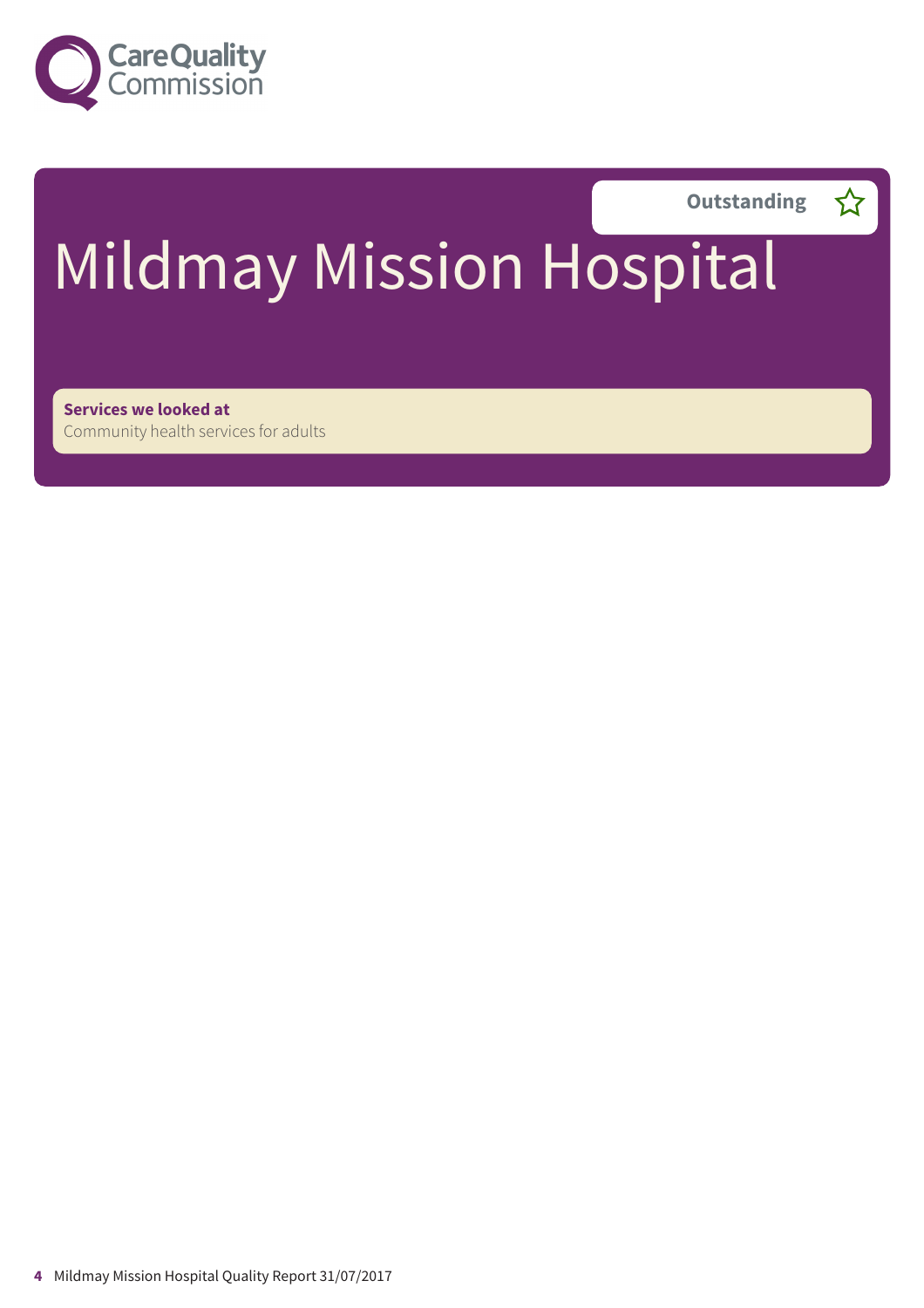### **Background to Mildmay Mission Hospital**

Mildmay Mission Hospital is a voluntary charitable hospital and rehabilitation unit based in Shoreditch, East London. It is a tertiary healthcare provider of specialist care and rehabilitation for people living with complex HIV-related conditions, particularly HIV Associated Neuro-cognitive Disorder (HAND), also known as HIV-Related Neuro-cognitive Impairment (HNCI) or AIDS Dementia. It is Europe's only centre dedicated to the rehabilitation of people living with HIV related brain injuries.

The hospital is an independent organisation which provides services to patients of the NHS and 20 London clinical commissioning groups (CCGs) as well as CCGs and local authorities in other parts of the UK. Mildmay Mission

Hospital is registered with the Care Quality Commission to deliver services under two regulated categories: diagnostic and screening procedures and treatment of disease, disorder or injury.

The hospital provides inpatient care and day services. There are two inpatient wards: William and Catherine, one with capacity for 14 patients, one with capacity for 12. Facilities for patients include a gymnasium, occupational therapy rehabilitation room, digital inclusion IT suite, garden, clinic rooms and day services activity room.

Mildmay Mission Hospital was last inspected by the CQC in 2013 and the service met all of the core standards of quality and safety inspected.

### **Our inspection team**

Team leader: Max Geraghty, Inspection Manager North East London

The team that inspected the service comprised two CQC inspectors and three specialists including two nurses and a physiotherapist.

### **Whywecarriedoutthis inspection**

We inspected this service as part of our ongoing comprehensive inspection programme of independent healthcare providers.

### **Howwecarriedoutthis inspection**

To fully understand the experience of people who use services, we always ask the following five questions of every service and provider:

- $\cdot$  Is it safe?
- Is it effective?
- Is it caring?
- Is it responsive to people's needs?
- Is it well-led?

Before the inspection visit, we reviewed information that we held about Mildmay Mission Hospital. During the inspection visit, the inspection team:

- Visited both wards in the hospital, looked at the quality of the ward environment and observed how staff were caring for patients
- Visited the day services areas, including the day services activity room, occupational therapy rehabilitation suite, gym, garden, clinic rooms and digital inclusion IT suite; and observed how staff were caring for patients
- Spoke with six patients who were using the service
- Spoke with the registered manager and manager of the wards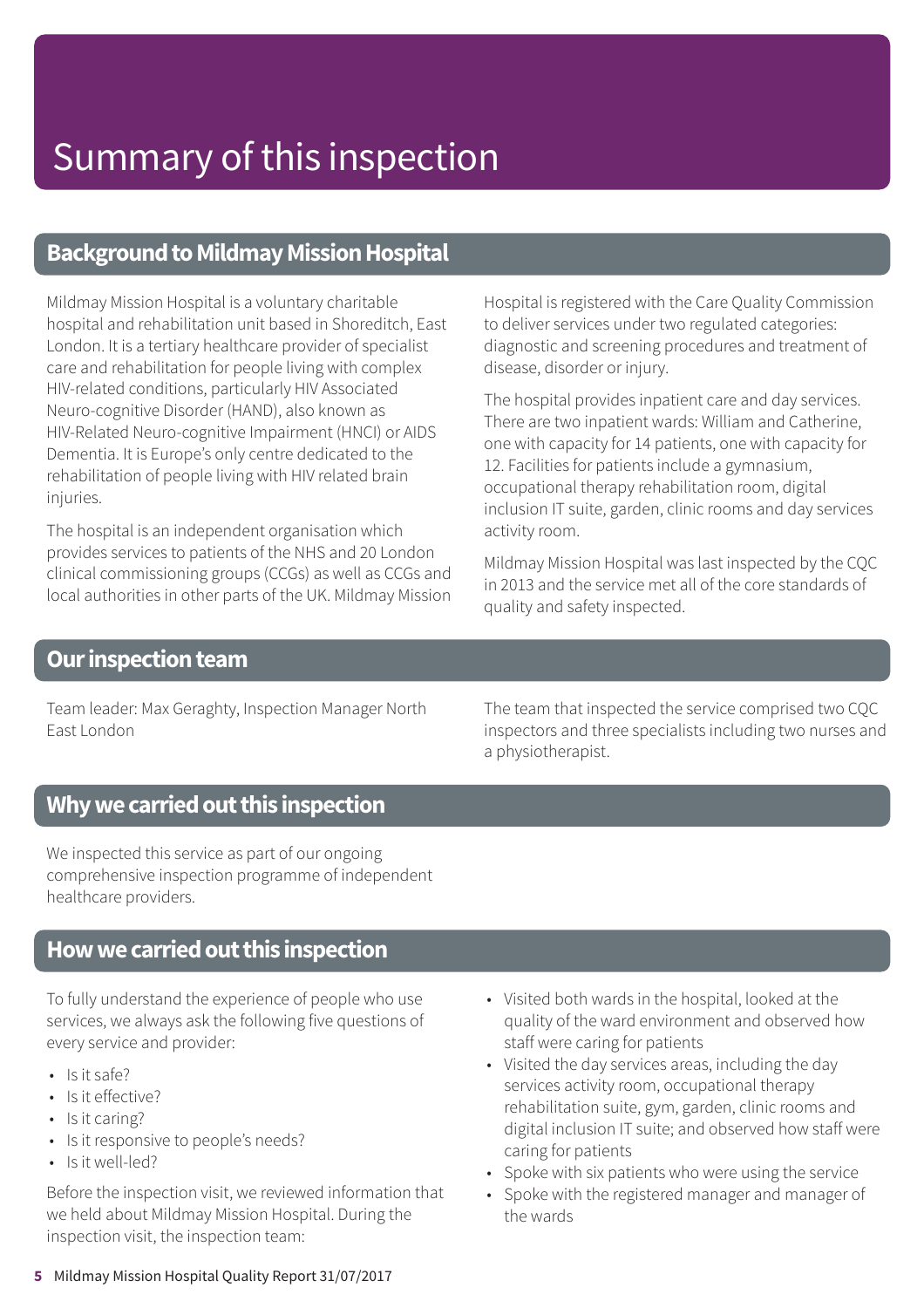- Spoke with 13 other staff members including the consultant doctor, nurses, allied health professionals, administrators and members of the senior leadership team
- Attended and observed a handover meetings and a multi-disciplinary meeting
- Collected feedback from 10 patients and staff using comment cards
- Looked at 16 care and treatment records of patients
- Carried out specific checks of the medication management on both wards
- Looked at a range of policies, procedures and other documents relating to the running of the service.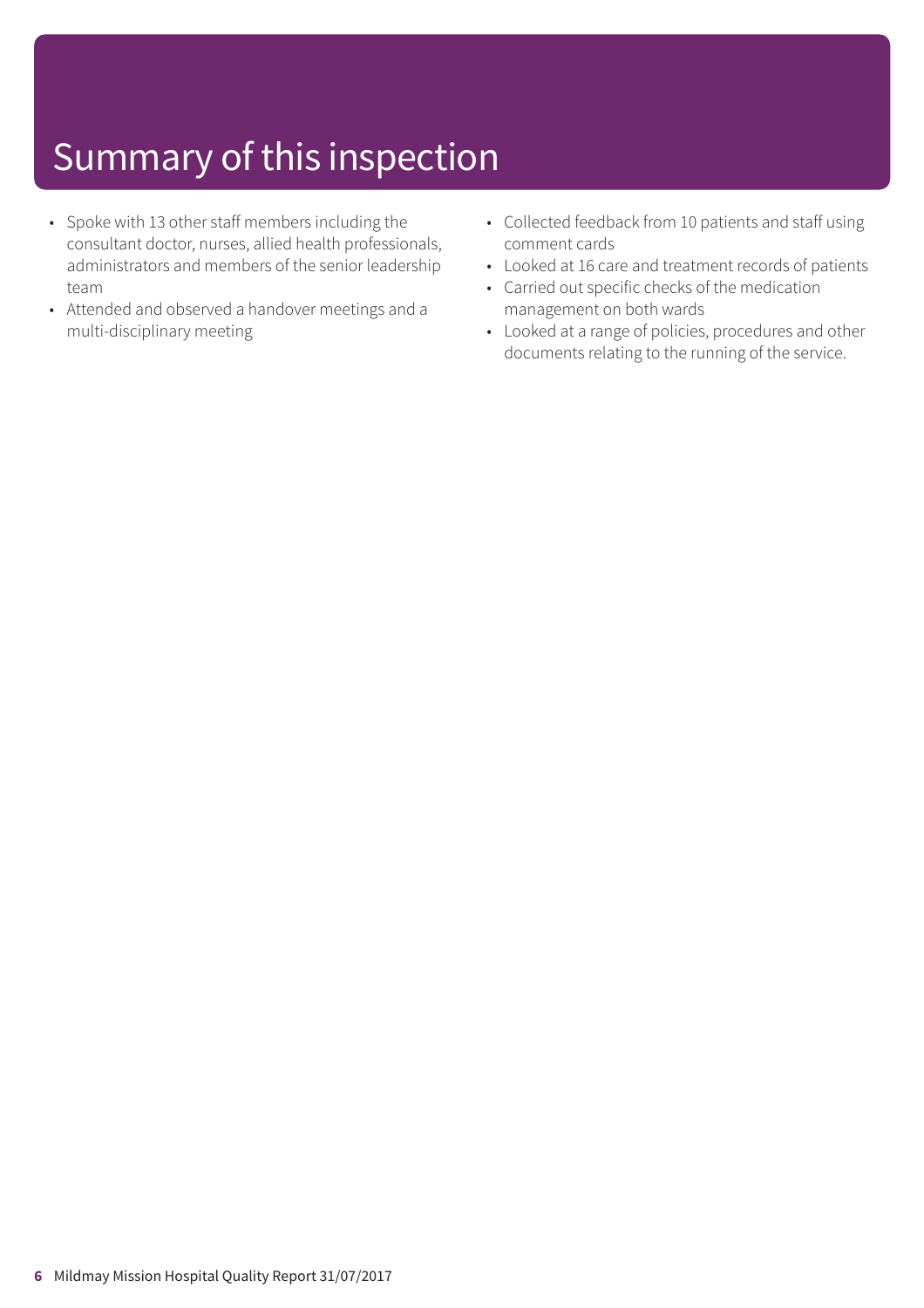### **The five questions we ask about services and what we found**

We always ask the following five questions of services.

### **Are services safe?**

We rated safe as good because:

- There was a good overall safety performance across the hospital and effective processes for identifying and managing risks.
- There were very low levels of reported serious incidents and incidents resulting in harm.
- Learning from incidents was shared with staff.
- All areas of the hospital were clean and maintained to a very high standard.
- Patient records were very comprehensive and clearly documented person-centred care.
- Staff had a good understanding of safeguarding and how to escalate concerns if there were safeguarding risks to patients.
- There were policies and systems to ensure the safe supply, storage, administration and disposal of medicines
- There was sufficient equipment and supplies for staff to safely care for patients, many with complex needs. All equipment was clean and well maintained.

However:

• There were a number of nursing vacancies and the hospital was heavily reliant on agency and bank nurses to cover rota gaps.

### **Are services effective?**

We rated effective as good because:

- Nurses and therapists demonstrated effective evidence based care and treatment in accordance with national guidelines and good practice.
- The hospital could evidence positive patient outcomes including improved medication adherence, cognitive function and greater independence.
- Patients' nutrition and hydration was managed appropriately. Staff demonstrated a consistent focus in supporting patients to achieve and maintain healthy eating standards.
- Patients' pain relief was managed appropriately.
- There was good multi-disciplinary working between staff within the hospital and with external partners such as social workers.
- The hospital had a clear 'digital inclusion' focus and used information technology in a therapeutic way to help patients improve their cognitive function and problem solving skills.
- Staff told us the hospital was a good learning environment.

**Good –––**

**Good –––**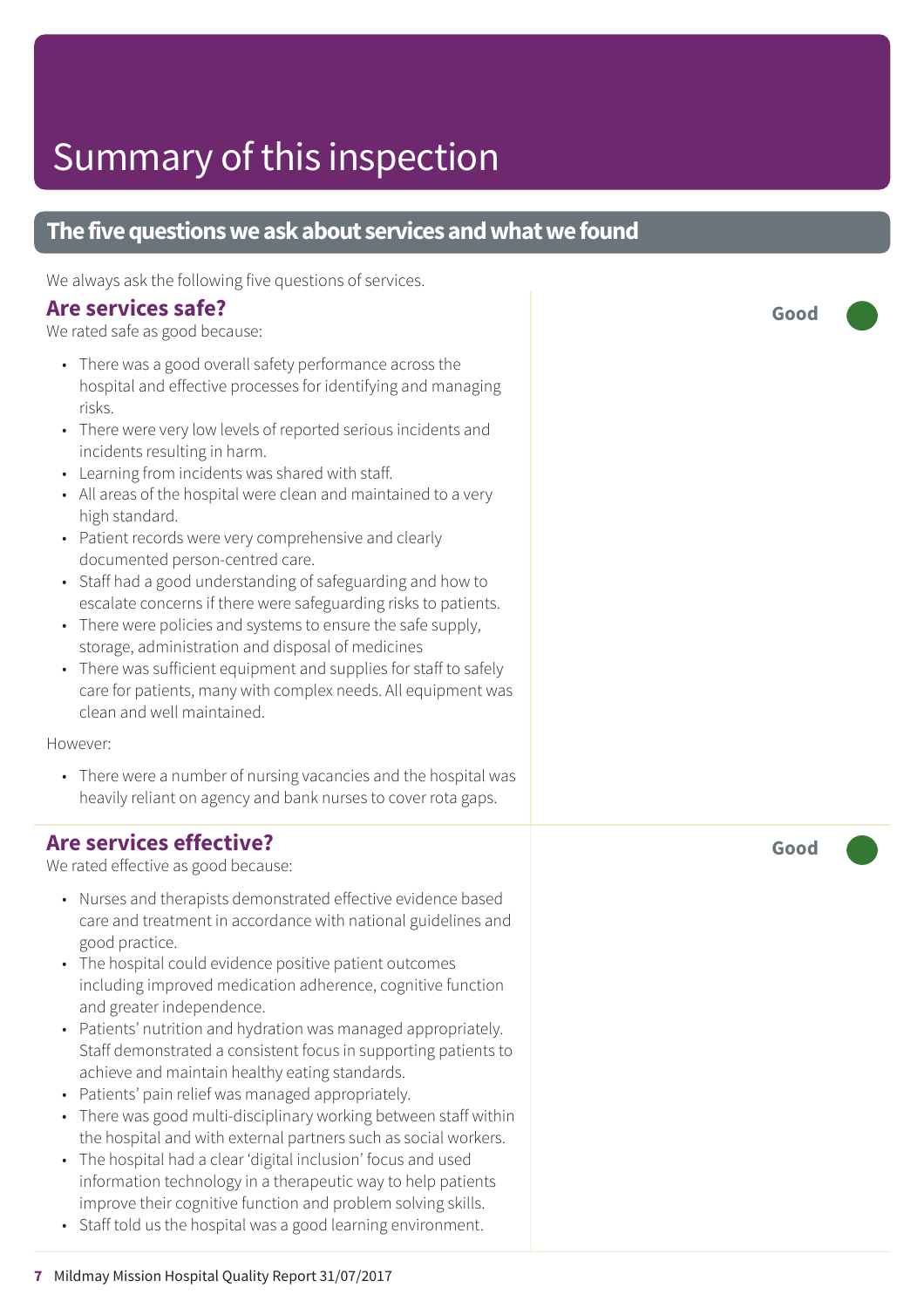#### However:

- Some hospital policies were very out of date and needed to be updated.
- There were isolated examples of do not resuscitate orders (DNAR) not recorded or applied correctly.
- There were some isolated examples of patient records which did not have clearly documented consent forms.

### **Are services caring?**

We rated caring as outstanding because:

- We witnessed many examples of compassionate care during our inspection.
- Staff adapted their communication and approach for each individual patient. They ensured care and activity sessions were delivered in a relaxed, inclusive and supportive way.
- Patients gave us consistently very positive feedback about their experiences of care at the hospital. Patients told us they appreciated the support staff gave them to remain independent.
- Staff provided additional support for patients, beyond clinical care. Staff had a detailed, holistic understanding about their patients' lives and needs.
- Staff advocated for and ensured the best interest of the patient when liaising with external organisations.
- The hospital had procedures in place to ensure patients experienced a dignified death.
- Patients were routinely involved in their care planning. Staff tailored their clinical approach accordingly so patients could take ownership of their care and work at a pace they felt comfortable with.
- There was extensive recognition of and provision for the emotional support and wellbeing of patients, with inclusive and personalised spiritual and social support.

### **Are services responsive?**

We rated responsive as outstanding because:

- The hospital provided a comprehensive range of inpatient and day services to support and care for patients living with HIV acquired neuro-cognitive impairment, including those with complex physiological and psychological support needs.
- Patients could participate in a comprehensive planned timetable of therapeutic activities, and staff supported them to do so in an inclusive and personalised way.

**Outstanding –**

**Outstanding –**

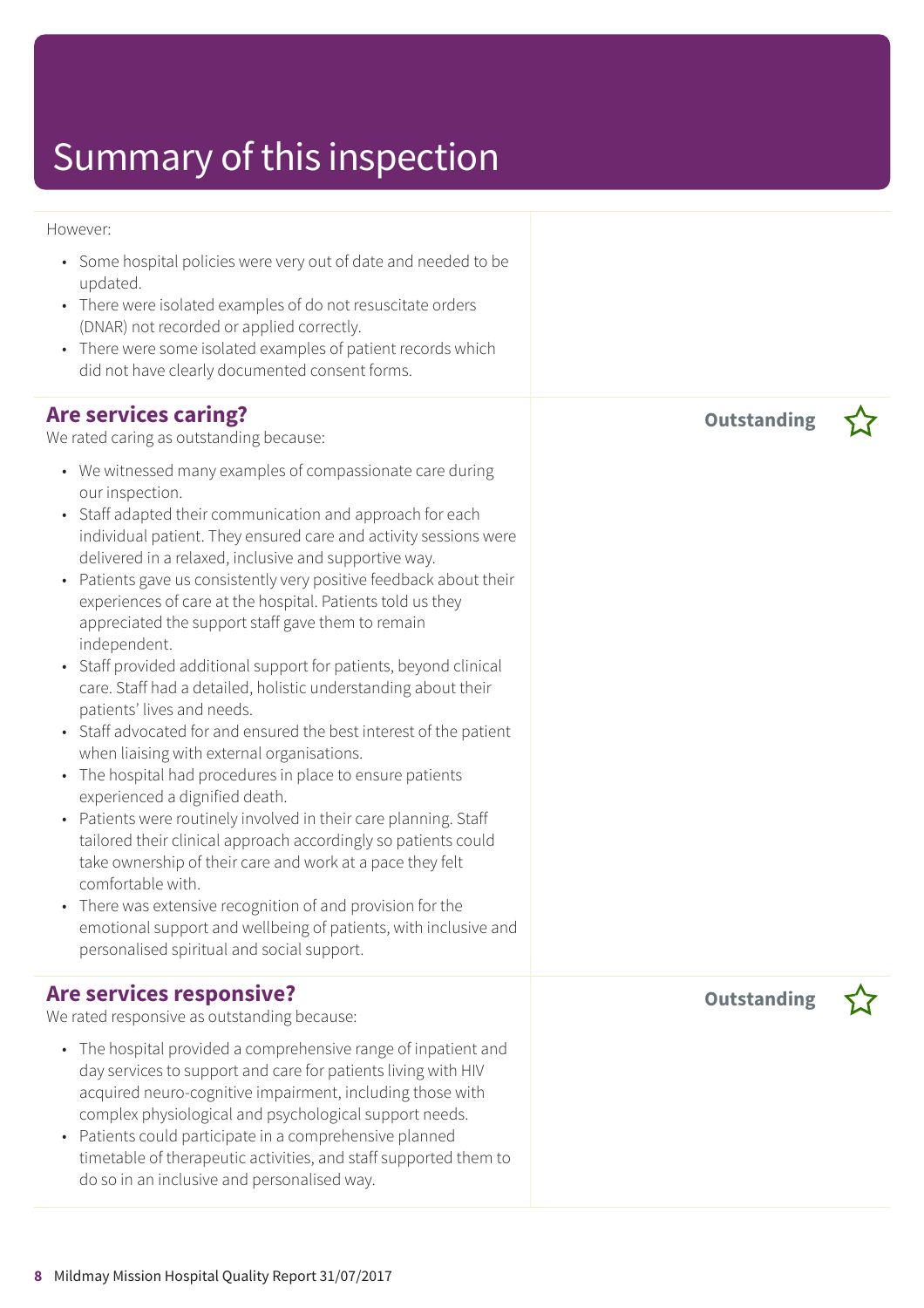- The hospital provided comprehensive rehabilitation training and support to help patients maintain or regain independence in their daily lives.
- Volunteers befriended patients and provided one-to-one social time to reduce the risk of social isolation.
- The hospital had clearly embedded equalities objectives to improve inclusivity and prevent discrimination. Patients of all faiths and those of no faith were welcomed and treated equally.
- Staff supported patients of other faiths to practise their faith and had good local links with religious organisations to facilitate support for patients with specific religious and cultural needs.
- Staff in the hospital had good access to translation and interpretation support.
- The hospital's social work team supported vulnerable patients, some with very wide ranging and complex social, legal and financial needs.
- There were no waiting lists to access services and there were no delays in accepting new patients.
- There were very few complaints, but all complaints were investigated and follow up action was taken by the hospital's leadership team.

### **Are services well-led?**

We rated well-led as good because:

- Senior leaders had a clear vision for the hospital and plans for developing the service. They had identified their main challenges and opportunities.
- There were effective governance processes in place to ensure the reporting, escalation and review of risk and performance information.
- There was an appropriate record of risks, mitigating actions, updates and ownership of actions.
- There were clear performance indicators in place for the service.
- Staff spoke positively about the leadership structure in the hospital. Clinical staff told us the senior team was visible and approachable.
- The board had representation from two HIV positive individuals, including a former patient. This helped to ensure the voice of HIV positive people was included in decision making.
- There was a clearly defined organisational culture at Mildmay Mission Hospital, based on Christian values and the charitable history of the hospital.

**Good –––**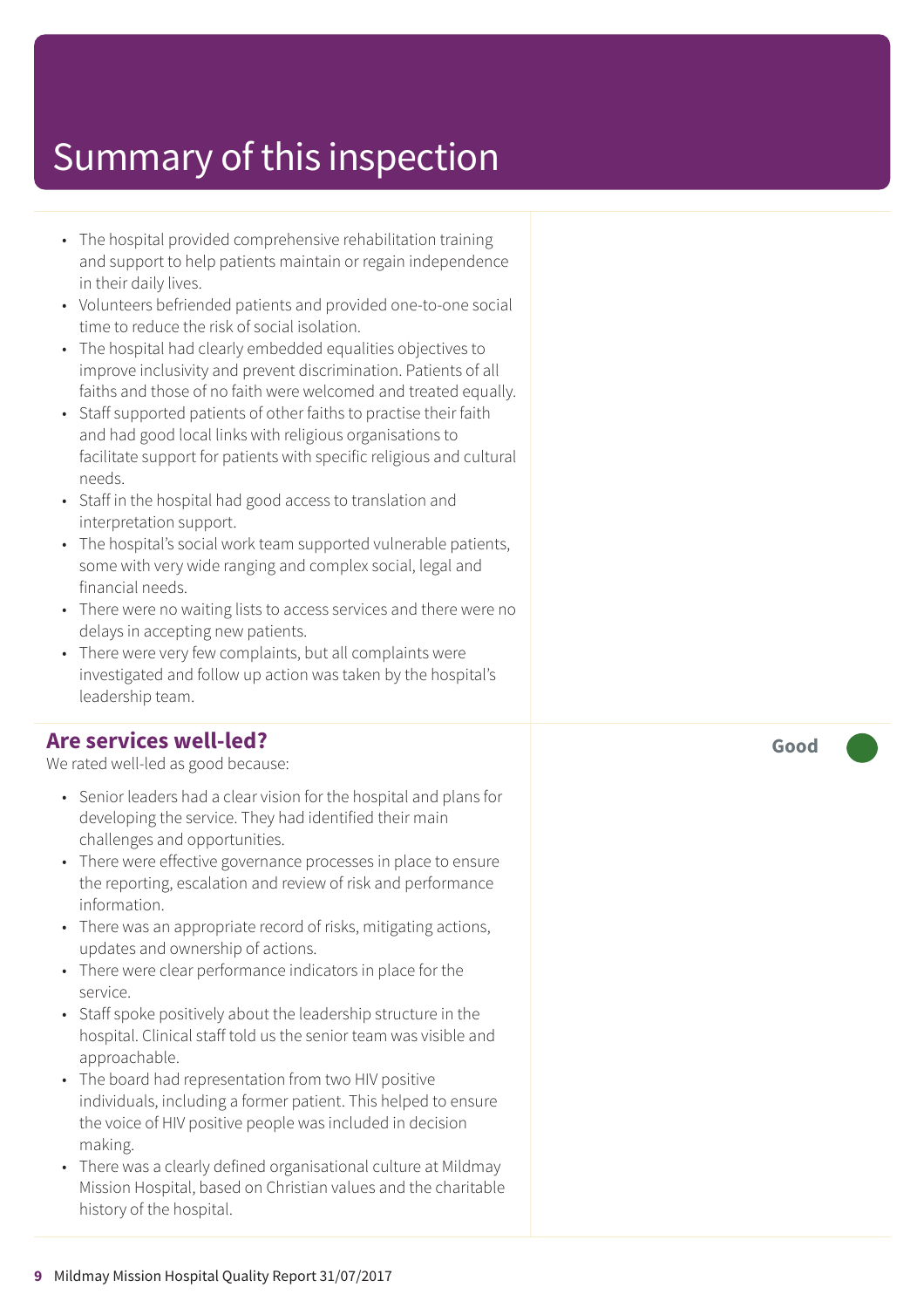- Staff were proud of their work and the quality of care they provided. The whole hospital team demonstrated a strong sense of community to celebrate achievements.
- Patients were involved in service design and staff sought patients' suggestions on how they could better support them and meet their rehabilitation needs.
- There were opportunities for staff and patients to report concerns and share information directly with the chief executive.

However:

• Most staff felt well supported by their managers and colleagues, but we received isolated comments that some nurses perceived a disconnect between staff groups and felt intimidated by certain individuals in the therapies team. They felt there was limited understanding of what nurses did amongst therapies staff.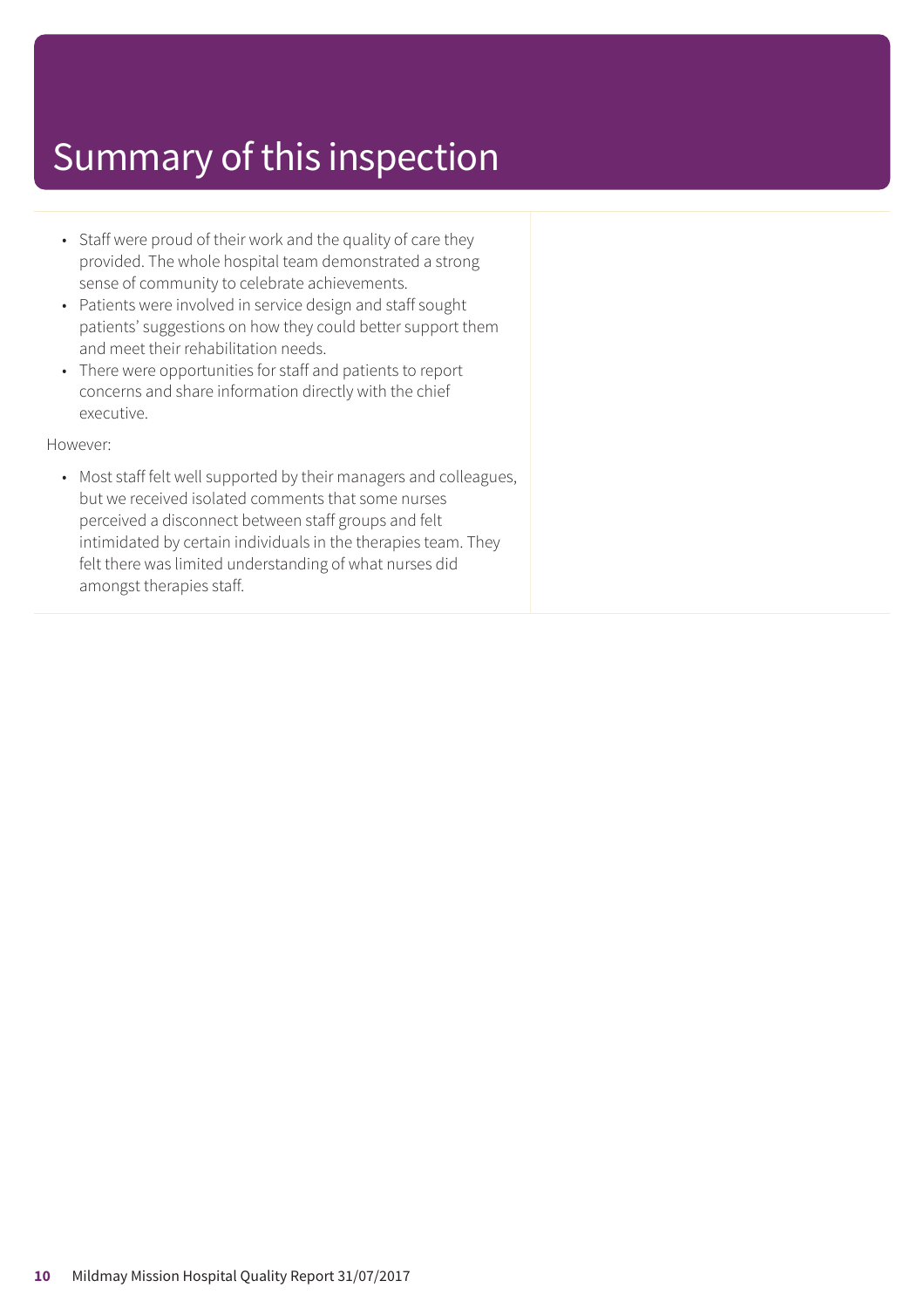| Safe             | Good               |  |
|------------------|--------------------|--|
| <b>Effective</b> | Good               |  |
| Caring           | Outstanding        |  |
| Responsive       | <b>Outstanding</b> |  |
| <b>Well-led</b>  | Good               |  |

### **Are community health services for adults safe?**

**Good –––**

#### **Safety performance**

- There was a good overall safety performance at Mildmay Mission Hospital in the 12 months preceding our inspection. Staff in the hospital routinely reported against key safety performance indicators, including for pressure ulcers, venous thromboembolism (VTE), falls and urinary tract infection from catheterisation (UTI). This information was collated by the hospital on a monthly basis and reviewed by senior staff in governance meetings (see section on incidents for more information).
- During our inspection we saw the Safety Cross tool (a local improvement tool for measuring, monitoring and analysing patient harms and 'harm free' care) in use by inpatient wards and day services.
- The hospital had effective systems and processes for identifying and managing risks and there were mitigating actions in place to manage risks (see sections on assessing and responding to patient risk and managing anticipated risks for more information).

#### **Incident reporting, learning and improvement**

• The hospital used a paper-based incident reporting system for staff to record issues and concerns. The staff we spoke with told us they felt comfortable to report incidents and concerns and understood the processes

for reporting and investigation. Staff also told us they received feedback from senior staff in response to incidents and learning from incidents was shared with all staff in emails and monthly team meetings.

- In the 12 months preceding our inspection there were no reported never events. Never events are serious patient safety incidents that should not happen if healthcare providers follow national guidance on how to prevent them. Each never event type has the potential to cause serious patient harm or death but neither need have happened for an incident to be a never event.
- There were no serious incidents requiring investigation (SIRI) in the 12 months preceding our inspection.
- Staff in the hospital measured, monitored and analysed common causes of harm to patients such as new pressure ulcers, catheter and urinary tract infections (CUTI and UTIs), falls with harm, and venous thromboembolism (VTE) incidence. The hospital used a system of 'safety crosses' to record when harms such as falls, medication errors and pressure ulcers had occurred. Safety Cross posters were displayed on the wards to share this information with patients and visitors; however it was not signed by the responsible individual.
- In the three months before our inspection the hospital reported five falls in the inpatient wards, and none in day services. The multi-disciplinary team (MDT) conducted a falls assessment as part of each patient admission.
- In the three months before our inspection the hospital recorded one grade 3 pressure ulcer. Senior nurses had investigated that this was not due to poor care and there were extenuating circumstances. As a result of cognitive impairment, the patient had kicked the end of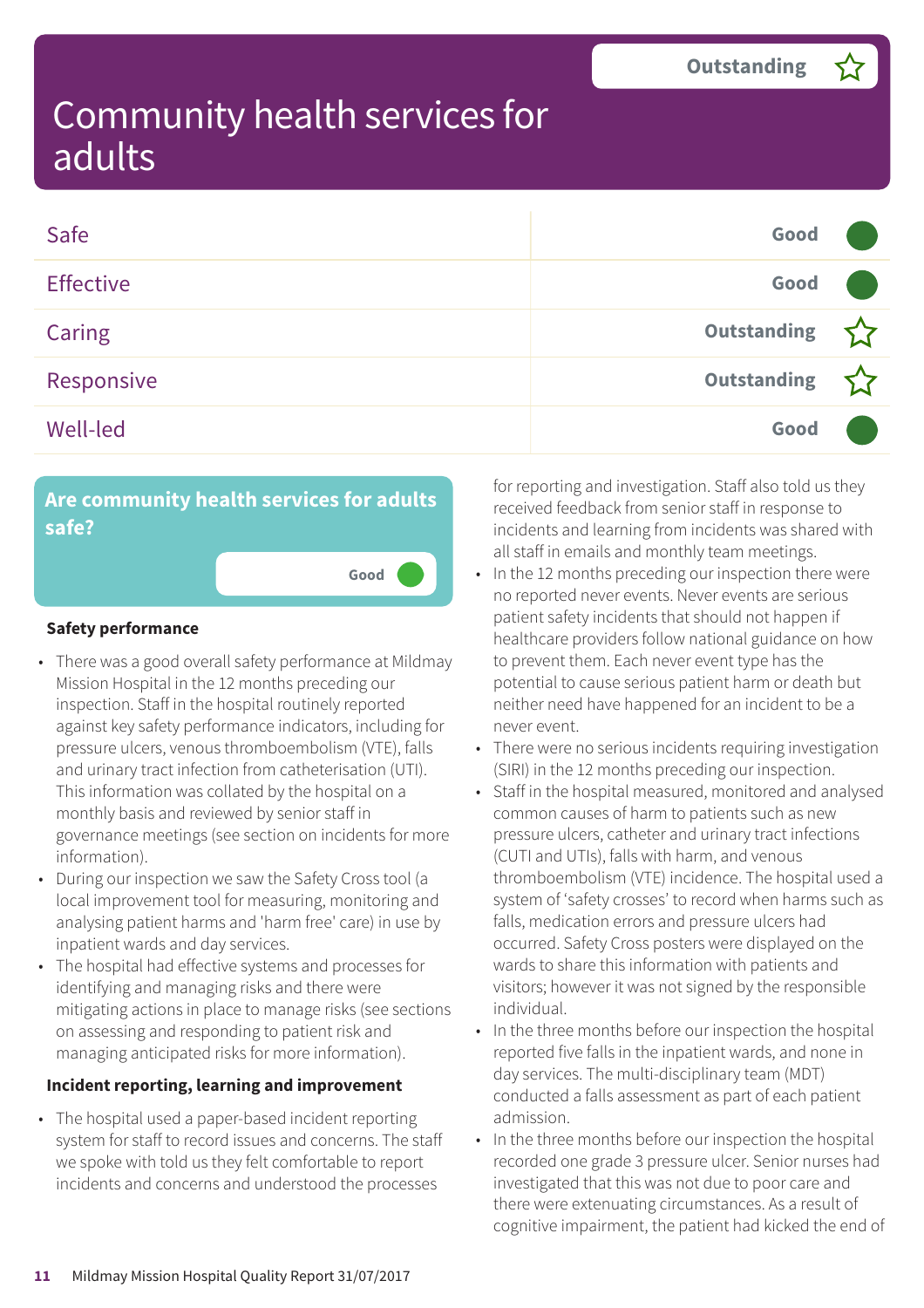the bed until their heel bruised and broke down. Senior nurses sought support from a tissue viability nurse to ensure effective wound care for this patient and to put preventative measures in place. In the same period there was one instance of a patient suffering a moisture lesion. This patient had arrived from an acute hospital with the lesion. We saw evidence of a pressure ulcer audit which had taken place in February 2017.

#### **Duty of Candour**

- There was a duty of candour policy and senior staff we spoke with understood their responsibilities in this area. Duty of candour is a regulatory duty that relates to openness and transparency and requires providers of health and social care services to notify patients (or other relevant persons) of certain 'notifiable safety incidents' and provide reasonable support to that person.
- Hospital documentation recorded no occasions where staff were required to discharge their responsibilities under the duty of candour to inform patients of mistakes.

### **Safeguarding**

- All staff at the hospital were required to complete Safeguarding Adults Level 1 and 2 training. At the time of our inspection 95.5% of staff had completed this mandatory training, meeting the hospital target. The hospital safeguarding lead was trained to Level 3.
- There was a safeguarding policy. Staff we spoke to had a good understanding of how to escalate concerns if they thought there were safeguarding risks to patients.
- CQC received no safeguarding alerts or safeguarding concerns in relation to Mildmay Mission Hospital in the 12 months preceding our inspection.
- Staff demonstrated the ability to intervene on patients' behalf where they had concerns about the behaviour of staff in another organisation. For example, one patient travelling in a taxi organised by the hospital arrived upset after the driver had made inappropriate remarks about HIV, which had frightened them. The day services coordinator (DSC) had contacted the taxi company and ensured the driver was no longer able to provide services to the hospital. In addition this member of staff worked with the patient concerned and hospital colleagues to ensure they were protected and supported.

• The volunteer services leader had adapted the safeguarding policy and whistleblowing policy into a version appropriate for volunteers. This included how to take action when they were worried a patient might be at risk and how to escalate a situation to a member of staff or safeguarding officer. In addition it provided volunteers with information on how to raise concerns confidentially with a senior member of staff.

#### **Medicines**

- There were policies and systems to ensure the safe supply, storage, administration and disposal of medicines in accordance with NICE guidance NG5 medicines optimisation: the safe and effective use of medicines. Nurses conducted audits of medicine stocks on a weekly basis.
- Medicines were stored safely in trolleys in secure access treatment rooms on each ward. The trolleys were locked and chained to a wall. Each patient was allocated a space on the trolley for their medications.
- There were systems to ensure the safe use and storage of controlled drugs (CDs). There were locked cupboards within the treatment rooms containing CDs. Nurses had key fobs to access the treatment rooms and the nurse in charge was responsible for the key to the CD cupboard. The hospital used a double prescription process for named patients in receipt of controlled drugs. We checked the hospital's controlled drugs register and all entries were double signed. There was a formal process for the destruction of controlled drugs no longer in use or out of date. However, there were some stocks of CDs in the CD cupboard that were awaiting destruction by the responsible officer.
- We reviewed the minutes of ward meetings which showed that CD register counting inaccuracies had been discussed by nursing staff. This related to a discrepancy in the counting of Methadone (under by 100ml) which had not been reported by a staff member. This was classed as an incident and was reported to NHS England via the quarterly Local Intelligence Network, as per standard procedure. Information submitted by the hospital shortly after our inspection showed an action plan was in place and learning from the incident had been communicated to nursing staff to ensure they dispensed the correct medicine from the correct supply for the correct patient.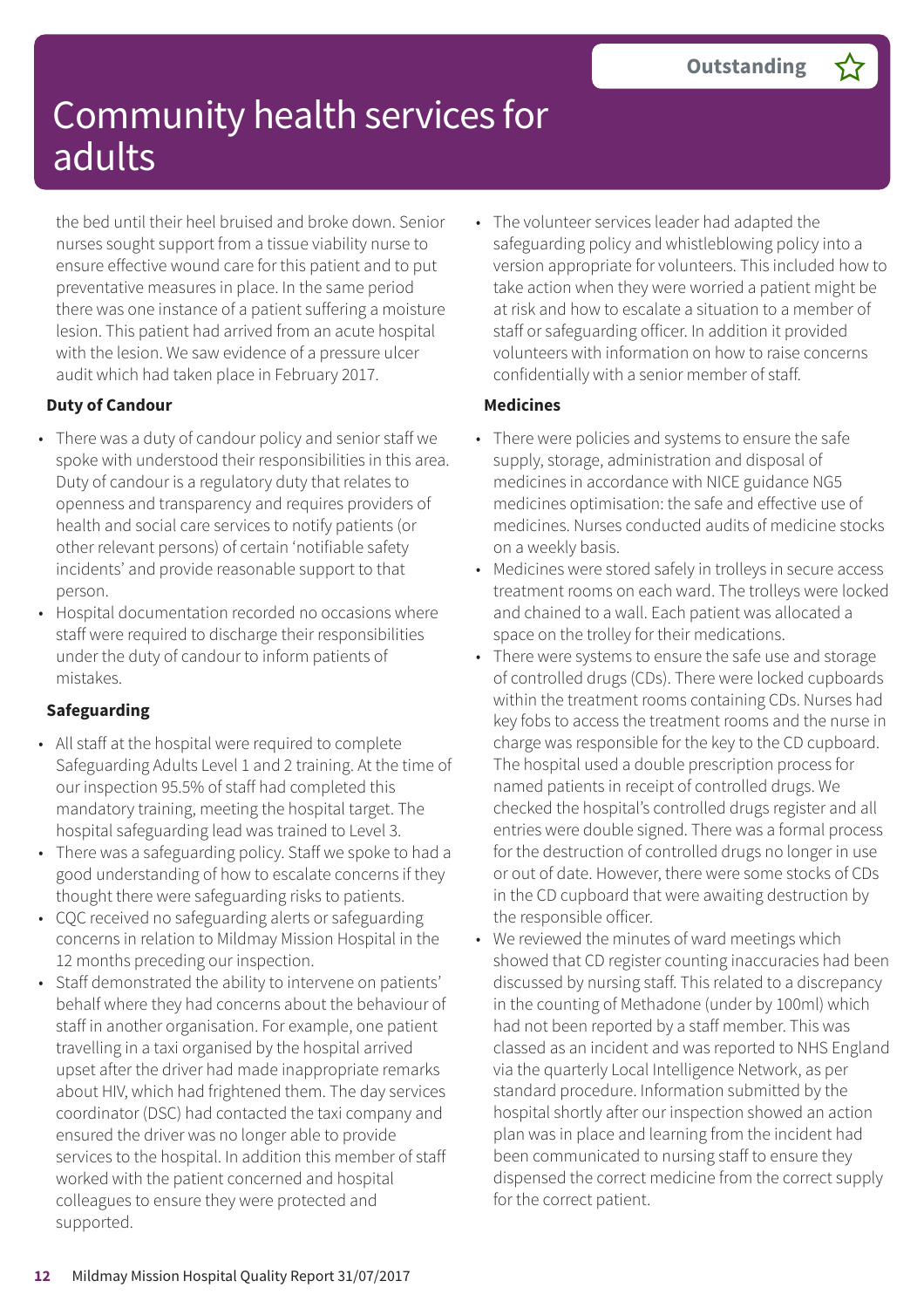- Nurses completed medication rounds throughout the day. Some patients required early morning or late evening medication. The main medication rounds were at 10am, 2pm and 6pm.
- Patients' antiretroviral medications were prescribed by the hospital medical director or consultant doctor and supplied by local acute hospitals. There was a reconciliation process on a daily and weekly basis to check stock levels. However, senior nurses told us that the process required nurses to collect the medications from the other acute hospitals, which was not optimal in terms of resource use. Senior nurses were exploring alternative ways to overcome this, such as using a courier service.
- Senior nurses conducted medicines audits on a quarterly basis. The most recent medicines audit from March 2017 included indicators such as: supply and ordering of medicines, ward stock drugs lists, oxygen supplies readily available, and health and safety warnings in place. The audit identified that some staff were not aware of how to order emergency supplies of medication out of hours. The audit also found some storage cupboards were not clean, tidy or secure and containers were not dated on opening. However, the audit was not signed so it was not clear who was responsible for it and there was no action plan to address the areas where there were gaps.
- The medication administration record chart audit in March 2017 also revealed three patients' names were not clear or legible on the record chart. There was a recorded action but it was not clear if this had been completed.
- There were sufficient numbers of nurses trained in intravenous medication administration, but nurses told us this method was not frequently used. Nurses told us patients occasionally required IV antibiotics.
- Patients had access to controlled drugs as required to help manage their pain. We observed two nurses administering methadone to a patient. They stayed with her until she had taken the medicine to ensure it was taken safely and completely.
- Nurses told us most patients did not self-medicate on admission but worked towards self-medicating as part of their discharge plan. Patient's self-administration of medicines was observed by nurses and recorded in notes. Self-medication risk assessments were in place. Nurses told us patients could self-medicate using their own prescription drugs and vitamins, but other

medications use was discouraged. Staff we spoke with were aware of risks associated with patients using illegal drugs and were able to identify unusual behaviours which could indicate usage of such drugs.

- Patients could access complimentary therapy medications such as homeopathy and aromatherapy while in hospital.
- We saw medication fridge temperatures were checked and recorded daily. The records indicated all temperatures were within range but there were some minor gaps in recordings. All medicines within the fridges were within date (for example insulin and eye drops).

#### **Environment and equipment**

- Mildmay Mission Hospital was located in a purpose built building which officially opened in September 2014. Senior staff at the hospital had contributed to the design of the building to ensure it met the needs of the service and for patients.
- All of the hospital areas were maintained to a very high standard. There was a bright and welcoming reception area, from which the day services area, chapel, gym and clinical rooms could be accessed. Two inpatient wards: William and Catherine were located on the first and second floors of the building.
- All areas of the hospital were bright, spacious and well organised. There were specific areas within the building for storage, including dedicated spaces for patient records and large equipment, away from clinical areas. There was appropriate secure space for storage of oxygen cylinders.
- There was a secure entry system to the hospital with CCTV and secure windows throughout, to ensure the safety of patients and staff.
- There was an accessible garden with planted areas and seating for patients and visitors. This created a calm and welcoming space for people to use away from clinical areas.
- The hospital was fully accessible throughout, with lifts to each floor, accessible doorways and disabled access toilets on each floor. Many ward rooms were wheelchair accessible with a step free bathroom.
- Staff in the hospital displayed art works which had been created by patients as part of their rehabilitation programme.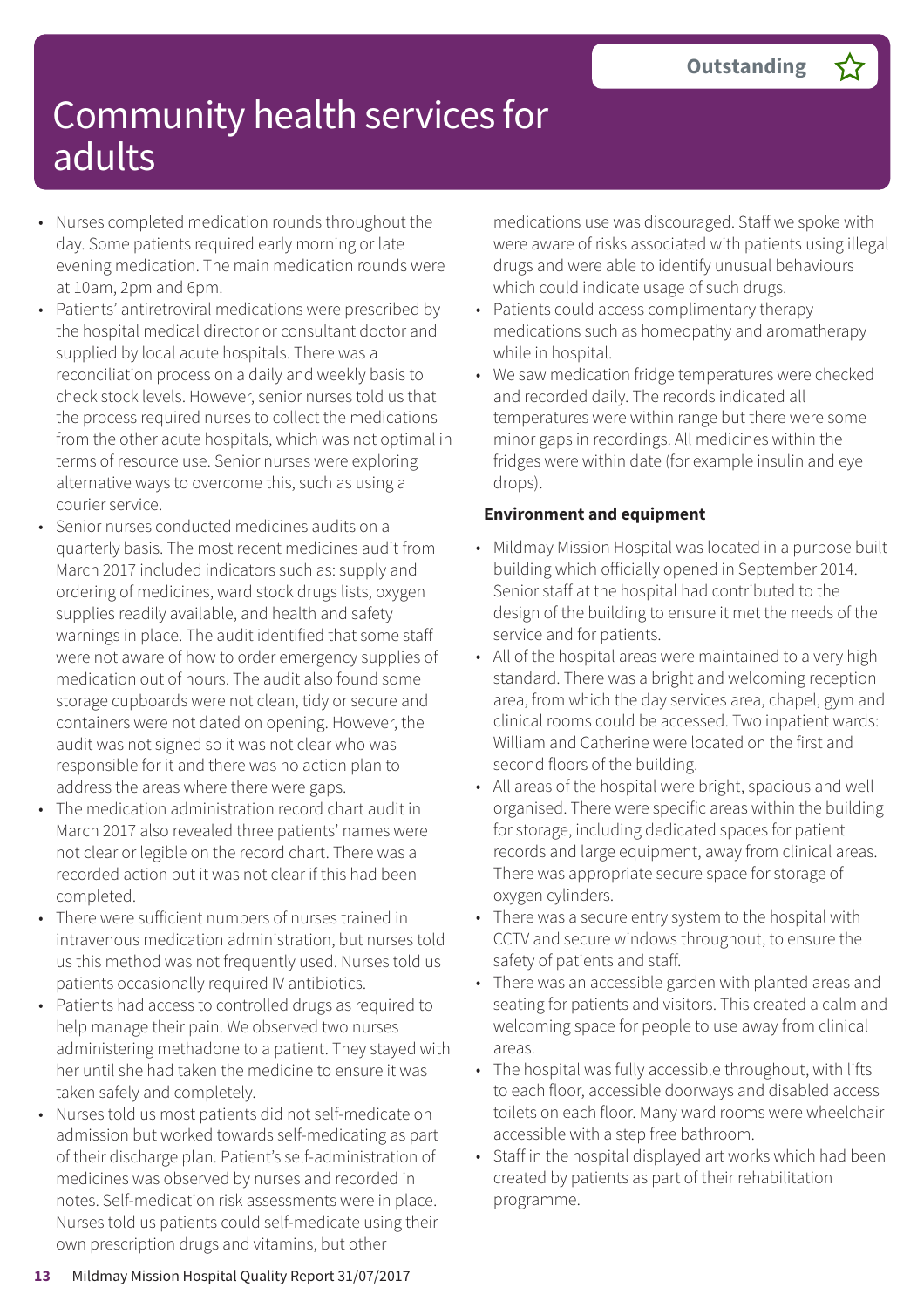- There were noticeboards throughout the hospital containing information about activities, hospital performance and achievements. There was a notice board in the reception area with the names and photos of all staff working at the hospital.
- There were fire extinguishers and fire safety equipment at appropriate points throughout the hospital.
- Staff told us they had sufficient equipment and disposable items to do their jobs effectively. Staff told us they could procure or hire specialist equipment for patients if it was needed, for example, wheelchairs, bariatric support and orthotic equipment.
- All equipment had laminated instruction sheets with protocols on how and when to you use different equipment. Safety testing stickers were evident on all equipment we looked at, but some information had faded from cleaning products in some instances so details could not be seen.
- There was a well-equipped gym in the hospital with a selection of exercise machines and apparatus.
- Emergency resuscitation trolleys were located in the secure access treatment rooms on each ward. We saw the contents of the trollies were checked daily by nursing staff and were tagged and sealed.

### **Quality of records**

- The hospital used a paper-based records system to record patient notes and interventions. All patient records were stored in secure storage room on site. Paper records were kept for eight years and then archived.
- We reviewed a sample of patients' records and found they were well laid out, tidy, secure, clearly labelled, with chronological multi-disciplinary team (MDT) care documented, referral forms and risk assessment records. All of the records were reviewed were correctly signed and dated. There were a number of records that had lots of paper work in them and were very heavy because patients remained at the hospital for a long time.
- Nurses documented patients' nursing needs every three hours, including positioning, bowel movements, pain, suctioning needs and medication administration. Food record charts and fluid balance charts were completed daily to review patients' hydration and food intake. Patient's observation charts were kept at the nurses' station on the ward or in patient's rooms for easy access.
- Staff in the day care unit documented weekly observations of each patient's weight, blood pressure, pulse and adherence to their HIV antiretroviral medicine. We looked at this information for 12 patients for the three months prior to our inspection and found it to be documented consistently.
- We looked at four care plans for patients in the day services unit. Each care plan included a standardised information pack that included the reason for their referral and key clinical contacts, including their consultant and clinical nurse specialist. All of the care plans we reviewed were very detailed and demonstrated person-centred care. Notes recorded extensive descriptions of all interventions, covering complex physical and psychological care. The patients' story of progress, decline, or significant events could be identified easily and it was also easy to follow past events or preventative planning.
- Information on the patient's prescription and history of adherence to anti-retroviral medicine was included in care plans. Planned rehabilitation outcomes were documented and set with the patient at the time of referral. For example, one patient's planned outcomes were to improve mobility and balance through physiotherapy and to reduce loneliness by joining activities groups.

### **Cleanliness, infection control and hygiene**

- All of the clinical and public areas we inspected in the hospital were visibly clean, tidy and well organised. All areas on William and Catherine wards were visibly clean and tidy. Shower and toilet rooms we inspected were clean and tidy. Dirty utility rooms on each ward were also clean, tidy, and well organised.
- There were hand hygiene points throughout corridors and posters with hand hygiene instructions. Each hand washing sink in clinical areas had a pictorial display of the World Health Organisation's 'Five Moments for Hand Hygiene' guidance.
- We witnessed staff cleaning their hands appropriately. Although hand gel dispensers were available at the entrance to each clinical area and in public areas of the building, we did not see that staff promoted and encouraged people to use them during our observations. For example, when visitors entered the wards or day unit staff did not routinely ask them to disinfect their hands during our observations.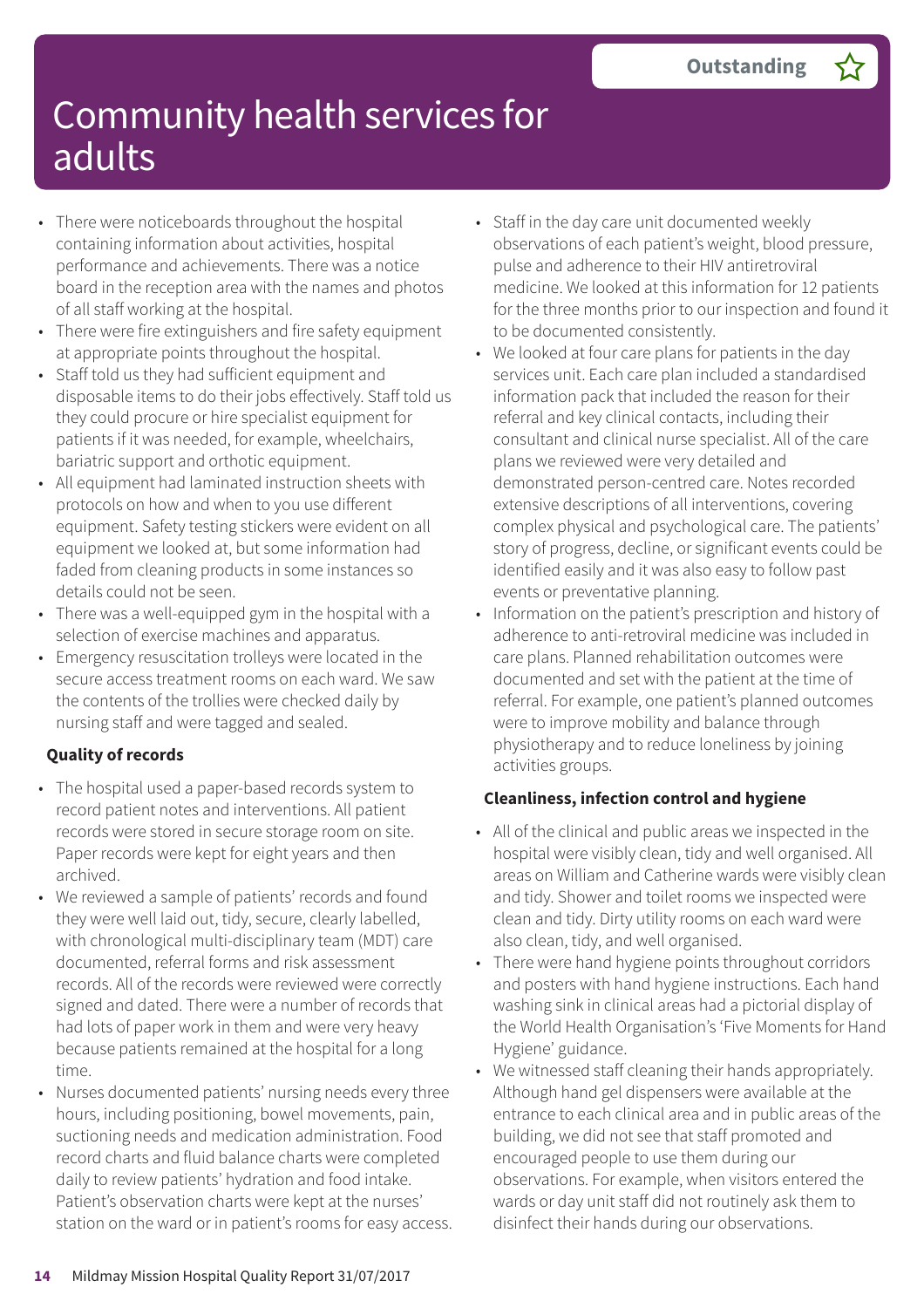- There was a programme of planned infection prevention and control (IPC) audits. This included monthly hand hygiene audits and mattress audits. The most recent hand hygiene audit found good compliance against indicators for use of soap dispensers and alcohol gel, short fingernails, jewellery and routine hand washing.
- There was sufficient protective personal equipment (PPE) including disposable gloves and aprons on wards and at the entrance to side rooms. We observed staff wearing PPE appropriately.
- There was a colour coding system for waste segregation and cleaning products. We saw staff adhered to this system.
- The sharps bins we inspected were not over full and all were within use by date. All of the needle sharps bins in treatment rooms were labelled and secure.
- The hospital used 'I am clean' stickers to indicate when equipment had been cleaned. We saw the stickers were correctly dated and signed on all equipment we inspected.
- A biohazard spill kit was available in the day services unit and the day services coordinator (DSC) and therapy assistants had been trained in its use.

### **Mandatory training**

- Staff at the hospital were required to complete a planned programme of mandatory training on a regular basis. Mandatory training modules included: fire and health and safety, infection control and prevention, manual handling, safeguarding adults, information governance, equality and diversity, food hygiene, basic life support, conflict management, and lone working.
- At the time of our inspection the overall compliance rate for completion of all mandatory training was 95.5% across all staff groups.
- To support access to and completion of mandatory training, senior nurses had consolidated some training modules into set dates for all staff to attend together, instead of multiple training sessions spread across the year. There was additional on-site training for moving and handling, fire safety and infection control, interspersed throughout the year.

### **Assessing and responding to patient risk**

• There was a comprehensive risk assessment tool documented in patients' notes, which was completed monthly by nurses. Patients we spoke with confidently discussed risk assessments that staff had completed

with them to help them avoid harm. For example, one patient used a wheelchair and enjoyed visiting a local community garden. They told us staff had completed a risk assessment with them to help them use their wheelchair safely outside of the hospital to prevent them falling out. We saw this risk assessment was individualised to the patient and had been updated in the previous six months.

- Risk assessments were completed for up to 17 areas depending on each patient's needs and health status. All patients had a risk assessment for falls, medicine adherence and social risks such as vulnerability to abuse in the community, exploitation and socially inappropriate behaviour.
- Staff also completed a psychological risk assessment to monitor patients for depression and anxiety and a sexual health risk assessment to establish if they were at risk as a result of sexual disinhibition or a lack of understanding of safer sex. In all cases each entry was signed, dated and stamped by the recording member of staff.
- The hospital's clinical psychologist completed neuro-psychological assessments of patients, including memory, attention and problem solving skills. The clinical psychologist developed recommendations and strategies for patients to maintain and manage their cognitive ability.
- There were Antecedent-Behaviour-Consequence (ABC) charts on wards for nurses to record patients' behaviours. An ABC Chart is a direct observation tool that can be used to collect information about the events that are occurring within a patient's environment. The clinical psychologist reviewed the ABC charts to analyse behaviour patterns and potential triggers and what staff were doing in response. The clinical psychologist completed behavioural risk assessments and planned interventions for nurses to manage and de-escalate challenging behaviour.
- Risk assessments were completed for newly admitted patients within the first 24 hours of their arrival. The hospital used a 'key worker' approach for consistent monitoring of patients' progress.
- The hospital did not use an early warning score system to record patient's vital signs to alert nurses to any deterioration or potential risks. Senior nurses recognised such a system would be useful.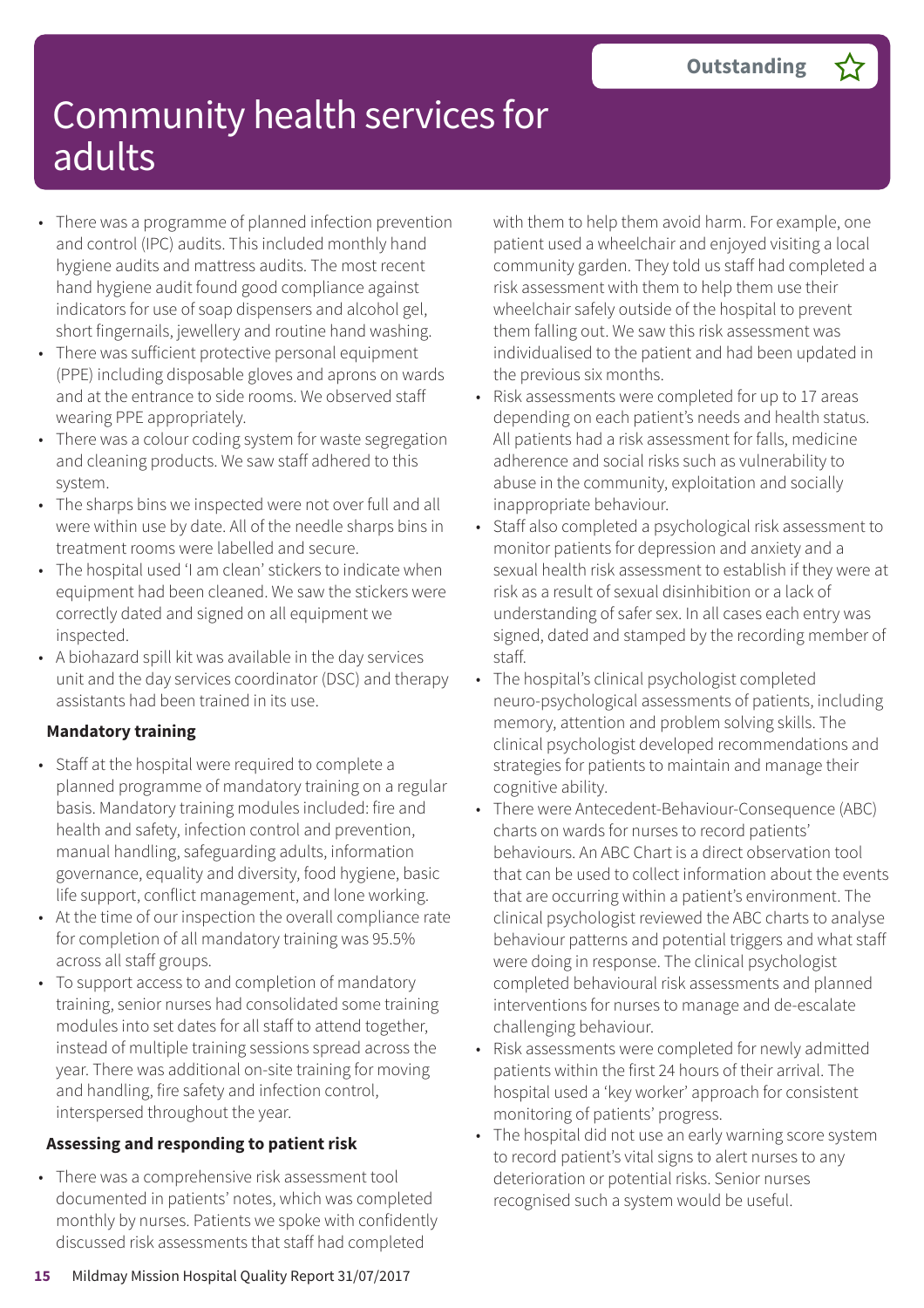- There were established emergency procedures in the day care unit. Staff had equipment to monitor pulse and blood pressure and an emergency call system was in place in all areas of the hospital. This enabled day care staff to obtain help from nurses or doctors on the wards.
- Senior nurses communicated risks relating to individual patients at morning handover, including their plans for the day, however we found that this was not always recorded on all occasions.
- Some patients at the hospital were able to go out on their own. Some patients needed a chaperone to support them. Nurses kept in touch with patients while they were out so they could check where they were. There was a missing persons policy and protocol for cases where a patient could not be contacted.
- The hospital provided weekly travel planning sessions for patients who could travel independently. They also provided training in socially appropriate behaviour.
- Although the risk assessment tool was thorough, there was no specific provision to update it for an individual's daily outings where risk factors were scored highly for some patients. Planned outings were discussed by the MDT on a weekly basis to identify if a chaperone was needed. The risk assessment tool provided a generalised patient risk assessment including a section on community access and risk factors such as inappropriate spending, risk of absconsion, dependence on others to access public transport, orientation/road safety, cognitive impairment and absconding risk. These risk factors were scored on likelihood and severity, but there was no individualised plan for outings, for example: time of departure, time of return, staff mobile number, where they were going to, special considerations, review of patient state on the day and if the outing should go ahead. The staff we spoke to had a good understanding of individualised risk management for outings but it was not documented and therefore could not be audited or reviewed.

### **Staffing levels and caseload**

- At the time of our inspection a team of 52 whole time equivalent (WTE) members of staff worked across the hospital. This included a 13% vacancy rate, as of January 2017.
- There were 9.4 WTE qualified nurses in the hospital staffing establishment and two rehabilitation care assistants (RCA). Nursing shifts were for 12 hours and usually consisted of two nurses and three RCAs to cover

14 patients. At the time of our inspection both RCA positions were vacant and there were two nursing vacancies, however the hospital was awaiting three new RCAs to commence in post.

- The nursing team used a staff acuity tool to identify staffing needs; however we found the hospital was heavily reliant on bank and agency staff to cover rota gaps. Senior staff told us the hospital usually operated a 14 bedded unit on one ward only. In the three months before our inspection, due to an increase in patient referrals, the second ward was opened to accommodate patient numbers. Of the 466 shifts covered by agency and bank nurses, 360 of them were as a result of having the second ward open. Senior nurses told us when using agency nursing, the hospital requested named nurses who had worked shifts at Mildmay before, and most shifts were filled by nurses who were familiar with the hospital. Information submitted by the hospital highlighted only three occasions in the three months before our inspection when they had not been able to secure agency or bank nurses to cover a shift.
- In addition to ward staffing, the hospital frequently had student nurses on placement.
- Senior staff told us the recruitment of qualified nurses and rehabilitation care assistants was ongoing. Advertisements placed in national and trade press had not resulted in any suitable candidates. Nurses told us recruitment was challenging because of workload intensity and the complexity of nursing care at the hospital. Some nursing staff we spoke with were concerned about the sufficiency of staffing to meet the acuity level of patients. There were many patients with specific needs and some who demonstrated challenging behaviours and required intensive supervision.
- The day services coordinator and two therapy assistants staffed the day care unit from Monday to Friday.
- The volunteer services lead (VSL) managed a structured system of recruitment and retention for volunteers that included a Disclosure Barring Service background check and confirmed references.
- Allied health professionals in the hospital reported a manageable workload, despite the increase in patient numbers, and felt they had time to build good relationships with patients. At the time of our inspection the hospital had increased physiotherapy capacity in response to increased demand.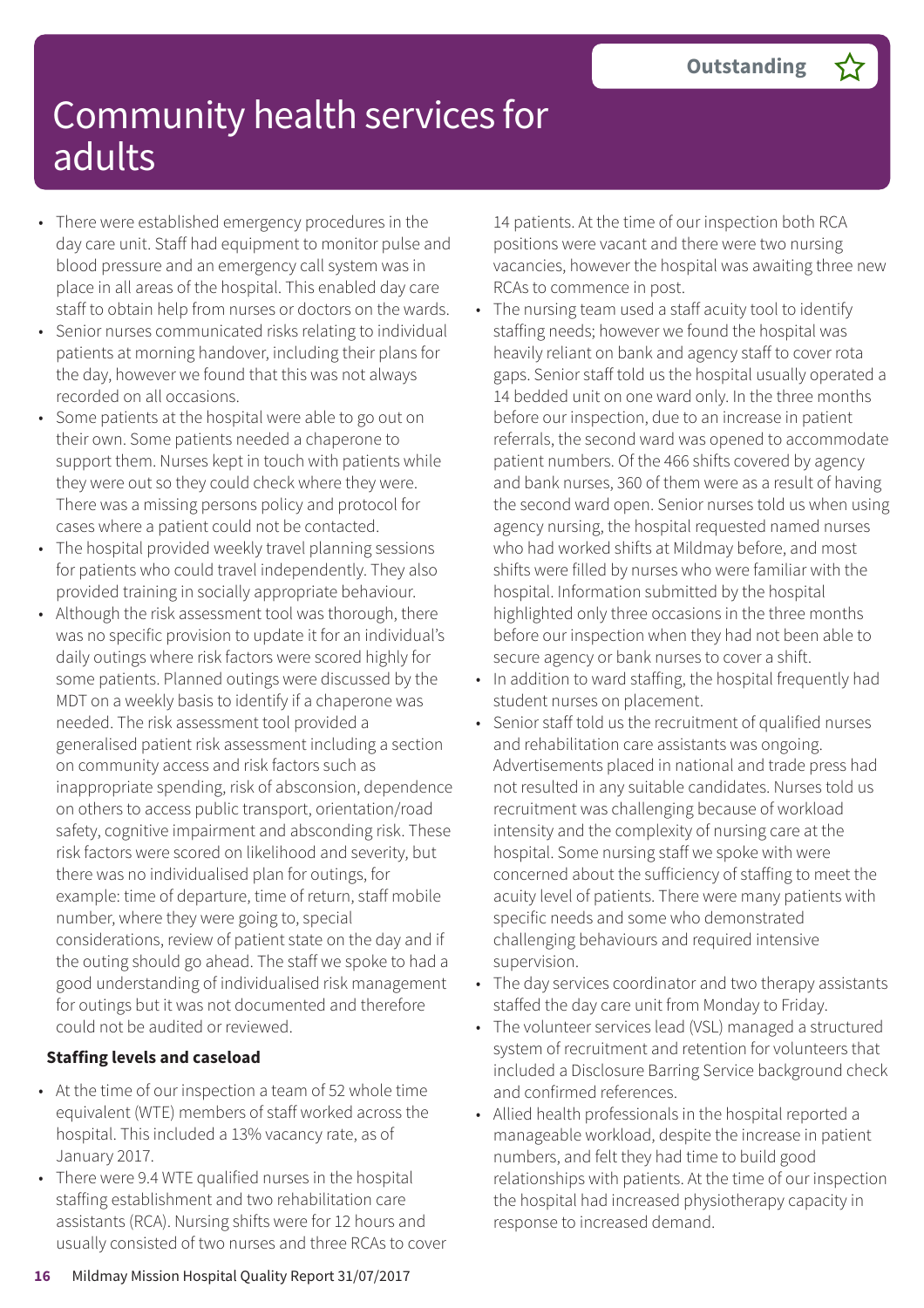### **Managing anticipated risks**

- Patients who were referred with a history of violent, abusive or sexually inappropriate behaviour were pre-assessed prior to admission. Staff obtained additional support for these patients from the hospital's medical consultant and part-time psychiatrist, as well as the local safeguarding team.
- Each stairwell landing was equipped with an evacuation chair. This is an item of equipment that can be used by trained staff in an emergency in a vertical evacuation of patients who could not otherwise use stairs. All of the staff we spoke with were confident in the use of evacuation chairs and said they had received training in their use.
- Each part of the hospital had a defined evacuation procedure in place. In the day care unit, the day services coordinator was responsible for coordinating an evacuation and there were multiple exit routes from the unit, all of which had step-free access.
- Staff in the day services unit recognised the risk of falls as significant for patients who had reduced mobility. To mitigate the risk, a member of staff accompanied each patient on a reorientation of the unit whenever furniture was reorganised or any other rearrangement took place. As patients with a visual impairment navigated by learning the layout of the unit, a reorientation helped them to establish a new map of the area and its hazards.

### **Major incident awareness and training**

- The hospital had a detailed business continuity plan, which referenced major incidents. The aim of the plan was to ensure the continued provision and recovery of critical services within Mildmay Hospital, to shorten the period of disruption and limit the impact on the organisation's services. The business continuity plan detailed the different roles of responsibilities of staff, key contacts, strategies to respond to different types of incident, and incident management and recovery checklists.
- The Chief Executive Officer of the hospital told us that in cases of a major incident they would expect to receive appropriate patients transferred out from a nearby acute hospital. However it had been challenging to identify a model major incident policy to suit the needs of a small independent healthcare organisation (as opposed to NHS trusts).

• Staff received training in evacuation as part of their mandatory training in fire safety and moving and handling.

### **Are community health services for adults effective?**

(for example, treatment is effective)



#### **Evidence based care and treatment**

- Between September 2016 and December 2016 the day services coordinator (DSC) led a pilot project to establish a benchmarking system for day services. Staff planned to use the results to be able to measure the effectiveness of the service and to find out if the service they provided in their standard operating procedures was working well in practice. As a result of the project, an implementation phase was underway that staff would use to reconfigure elements of the service identified as needing improvement. For example, the pilot project identified a need for more detailed patient reviews to enable staff to more readily track progress and success against rehabilitation goals. The DSC had implemented new paperwork to achieve this and the reconfiguration was due to be completed in July 2017.
- We witnessed a number of examples of evidence-based practice. For example, in response to patient need, some nurses had completed training in tracheostomy and ventilation management. This training was used to ensure nurses had the competency to safely and effectively care for patients who had a tracheostomy, including immediate methods to unblock a tube. There was a focus on early monitoring, including close observation and documentation. A blocked airway was treated as a medical emergency and a doctor called. During our inspection, we saw that tubes were reviewed throughout the day and changed if needed. Nurses were able to demonstrate what equipment was required for this. There was a record of tracheostomy care on a 'tracheostomy passport 'document. Tracheostomy nurses visited on a monthly basis to change the tracheostomy tube and check equipment.
- Staff at the hospital could access local policies and procedures on the hospital 'general drive'. Staff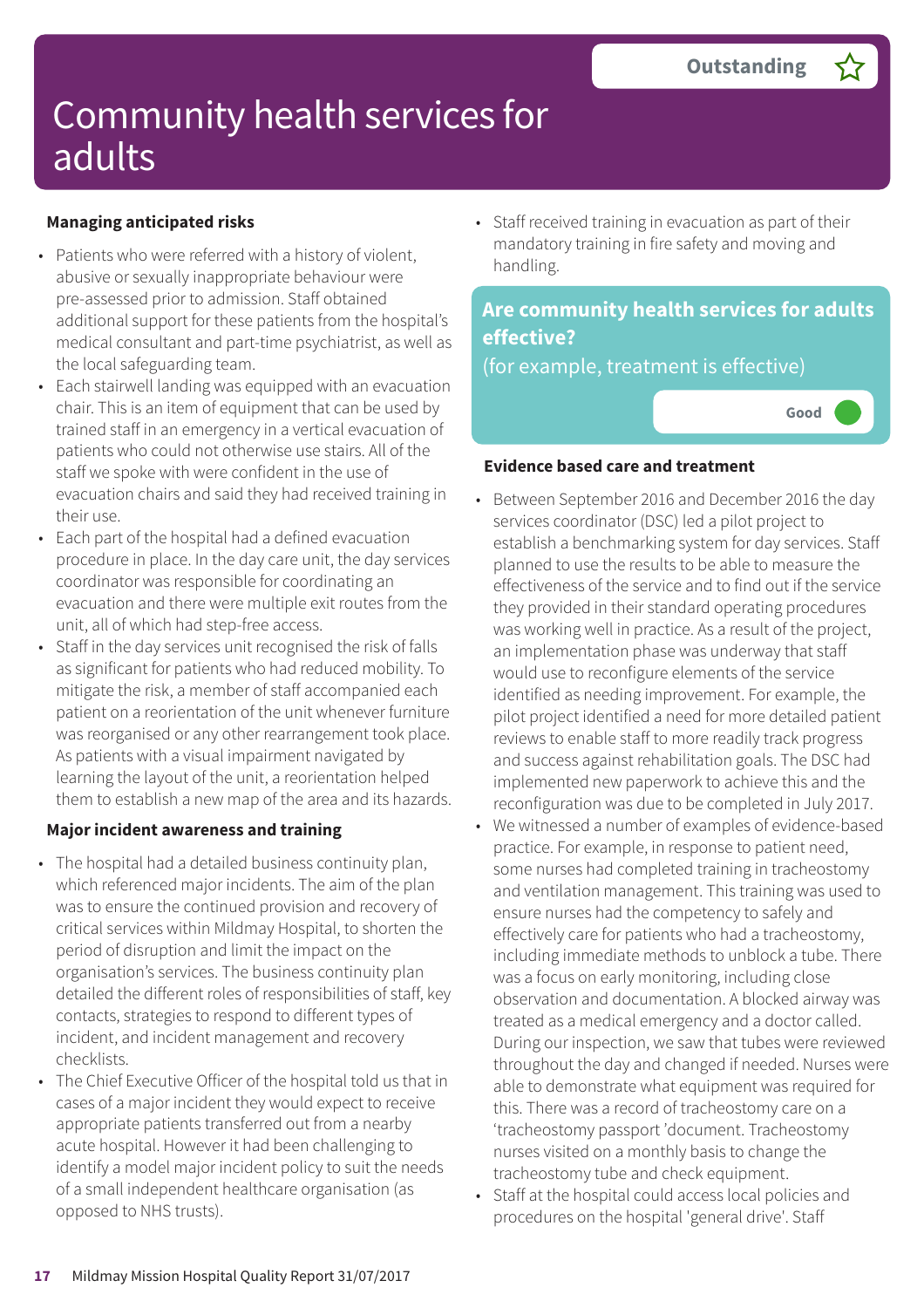demonstrated to us how to find different policies on the general drive of the computer network. Policies were reviewed by senior nurses and signed off by the hospital medical director.

- The hospital had link nurses with responsibility for audits and policies in a particular area, for example, infection prevention and control, pressure ulcer care, nutrition and mental health.
- All of the hospital's policies carried a statement on the review date, and these were recorded in a central register. We reviewed a sample of policies, procedures and guidelines and found that most documents were within date and had clearly recorded review dates. However we found some policies were not recorded on the master list and therefore some general policies had not been updated for some time. For example, a number of policies were published in 2004 but there was no evidence they had since been reviewed or updated. This included the adherence protocol/strategy and care pathway and HIV dementia scale and guidance. Within these policies the further reading and statistical examples referred to information from 1997-2000, which was out of date.
- The registered manager of the hospital was responsible for identifying and disseminating new national clinical guidelines, such as those provided by NICE and Royal Colleges. We saw evidence of this in MDT meeting minutes.

#### **Pain relief**

- There were appropriate processes in place to ensure patients' pain relief needs were met. Nurses used pain scales to measure a patient's pain intensity. Pain scales and measurements help determine the severity, type, and duration of pain, and are used to make an accurate diagnosis, determine a treatment plan, and evaluate effectiveness of treatment.
- Nurses conducted hourly intentional rounding, 24 hours per day, which included checking for pain and any pain relief requirements. Pain scores and prescribed medication were documented in patient notes.

#### **Nutrition and hydration**

• Staff demonstrated a consistent focus in supporting patients to achieve and maintain healthy eating standards. This was part of a multidisciplinary approach to standards of nutrition and hydration. For example, in December 2016 a team of dietetics students had visited

the day unit to complete a scoping exercise about improving nutrition for patients. The exercise identified room for improvement in how the service supported patients to eat healthily. For example, the day care unit lead introduced nutritional label training for patients. This involved using examples of packaged food labelling to help patients make healthier choices, such as by identifying the national colour coding system that identified high or unhealthy levels of sugar, salt and fat. We observed a training session and saw staff delivered it in an easy to understand format that was interactive and encouraged patients to ask questions. The trainer discussed each patient's typical daily diet with them and discussed ingredients labels to help them identify which ingredients were less healthy, such as processed sugars. The trainer encouraged patients to get involved and regularly checked their understanding, including by discussing each person's perceptions such as whether brown sugar was healthier than white sugar.

- The nutrition session we observed included a brainstorming element whereby the trainer encouraged patients to work together to overcome problems such as how to sweeten porridge without adding refined sugar.
- Senior nurses audited completion of food and fluid charts in patient records. The most recent audit in March 2017 identified good compliance with food and fluid intake. 100% of patients were assessed for malnutrition using the malnutrition universal screening tool (MUST).

#### **Technology and telemedicine**

• There was a 'Digital Inclusion' IT suite in the hospital which was used to help patients improve their cognitive function, problem solving skills and computer skills. The hospital provided IT training for patients to help them use computers and the Internet safely. This included facilitated sessions where patients learnt to carry out basic tasks such as online shopping and send e-mails to friends. Tasks were targeted based on patient need. For example, some patients had reduced mobility and found it difficult to leave their home regularly. To support them, staff helped them carry out grocery shopping online. IT sessions included a safety element so patients could learn how to protect themselves from exploitation and fraud. This included supervised sessions in using social media and how to maintain appropriate levels of privacy when doing so.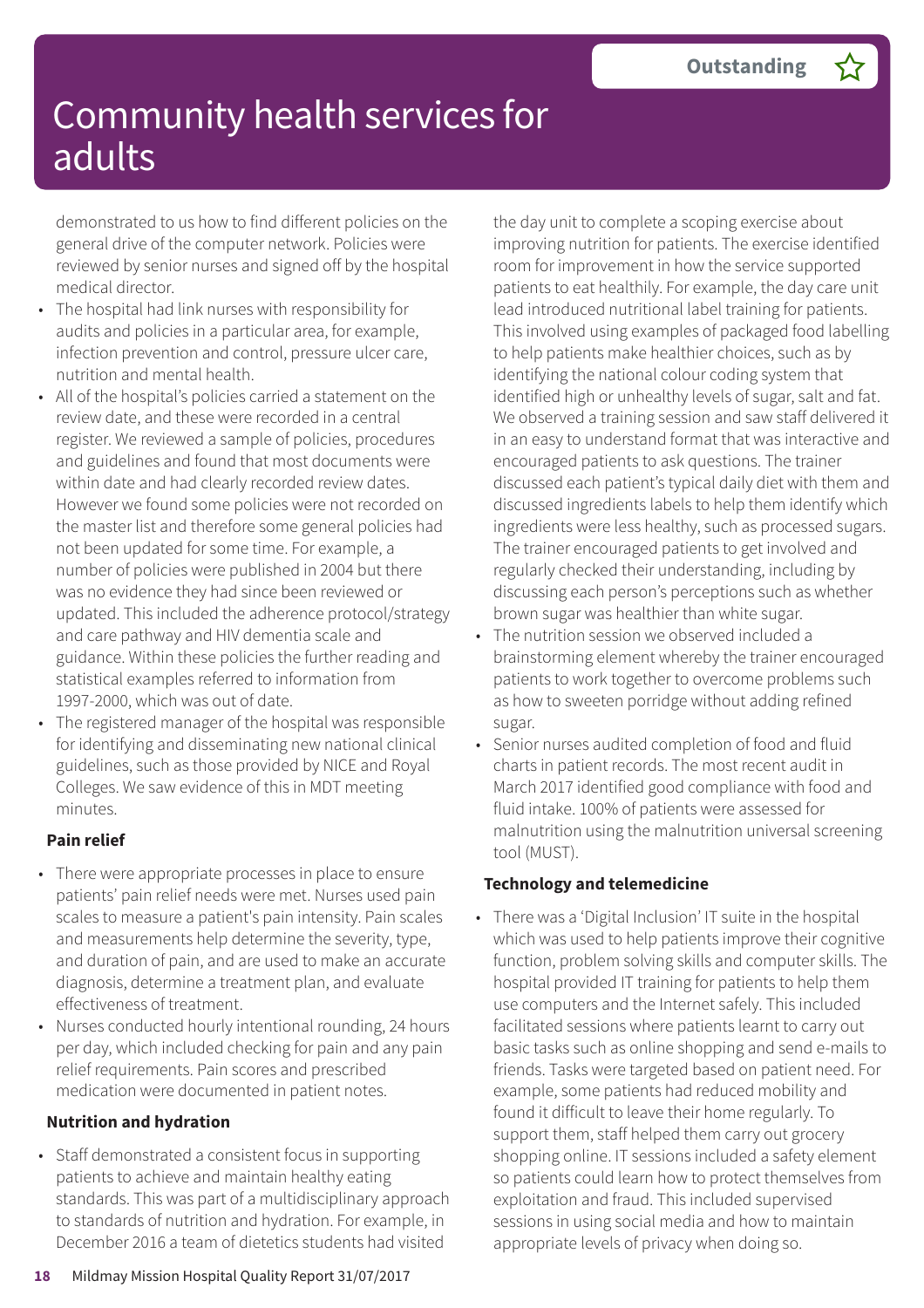- The IT suite included modified equipment such as large-format keyboards to help patients with reduced dexterity in their hands or visual impairment.
- The hospital had introduced computer software that was designed to help train and exercise patient's minds to improve cognitive function. Patients accessed this software during facilitated sessions in the hospital's IT suite and once they achieved a minimum level of proficiency and confidence they could progress through the training independently. We spoke with a patient who used this software. They told us they felt it had significantly improved their ability to remember things day-to-day and said they felt it had improved their ability to function generally.

#### **Patient outcomes**

- Patients referred to Mildmay Mission Hospital come to the hospital with HIV infection and other co-morbidities. The hospital's medical director told us most patients have both physical and cognitive impairments, often coupled with psychological problems.
- The hospital submitted data to the UK specialist Rehabilitation Outcomes Collaborative (UKROC), which is a national scoring database for collating case episodes for inpatient rehabilitation. Data from 2015/16 showed 85% of patients were able to return to their own homes after interventions by the hospital. This was an increase of 3% over the previous year. The hospital was also able to demonstrate that for patients who required longer-term nursing home placements following their rehabilitation at Mildmay, they had reduced dependency upon other people and improvement in cognitive function.
- In 2015/16 no patients were readmitted to Mildmay Mission Hospital from home within 28 days of being discharged to home.
- Patients we spoke with in the day care unit told us their health had improved and their rehabilitation outcomes were better due to their experiences and support on the unit. For example, one patient said a speech and language therapist had worked with them to help them slow their speech so they could be more easily understood. They said, "I'm very proud of my progress so far. It's made a huge difference with people being able to understand me and being able to communicate". We saw the DSC maintained up to date knowledge of the therapies plan of each individual and worked with

patients throughout their time in the unit to maintain their exercises and rehabilitation strategies. One patient said one of their achievements was being able to make their own cup of coffee, which they had achieved after therapy in the unit.

- The day services team recorded outcome measures including patients' attendance, focus, adherence to antiretroviral medications and their progress. However, the team was not able to collate statistical evidence of longer term outcome measures, for example acute hospital admission avoidance, as it was difficult to determine with certainty that the day services team's input, as part of a range of support that community based patients receive, was the categorical reason for improved outcomes.
- There were many descriptive case study examples which demonstrated the impact of the day services rehabilitation pathway in rehabilitating patients and avoiding admissions to hospital. For example, one case of admission avoidance for a patient with chronic uncontrolled hypertension. The day services team used weekly health clinics to monitor adherence to medications and check other chronic diseases such as hypertension and diabetes. One patient's blood pressure was uncontrolled despite being on anti-hypertensive medication. The patient followed a nutrition curriculum in the Mildmay healthy living session where the patient learnt how to swap sugars and salt in a healthy way. Staff in the day services team also helped the patient get in contact with their GP to change their medication which reduced and stabilised the patient's blood pressure.
- Another day services case study regarded a patient who was admitted as an in-patient in 2015 but was discharged with road safety issues and lack of orientation to place. The patient could easily get lost. The patient had attended day services since March 2016 and had engaged in the community integration programme. This helped the patient plan journeys and use public transport confidently. After one year of training the patient was able to travel independently from home to the hospital and in the local community.
- Therapies staff used goal setting to set targets for patients, for example in daily activities, task analysis and exercise programmes. Goals were identified during the initial assessment or interview questions with the patient on admission to help identify realistic goals and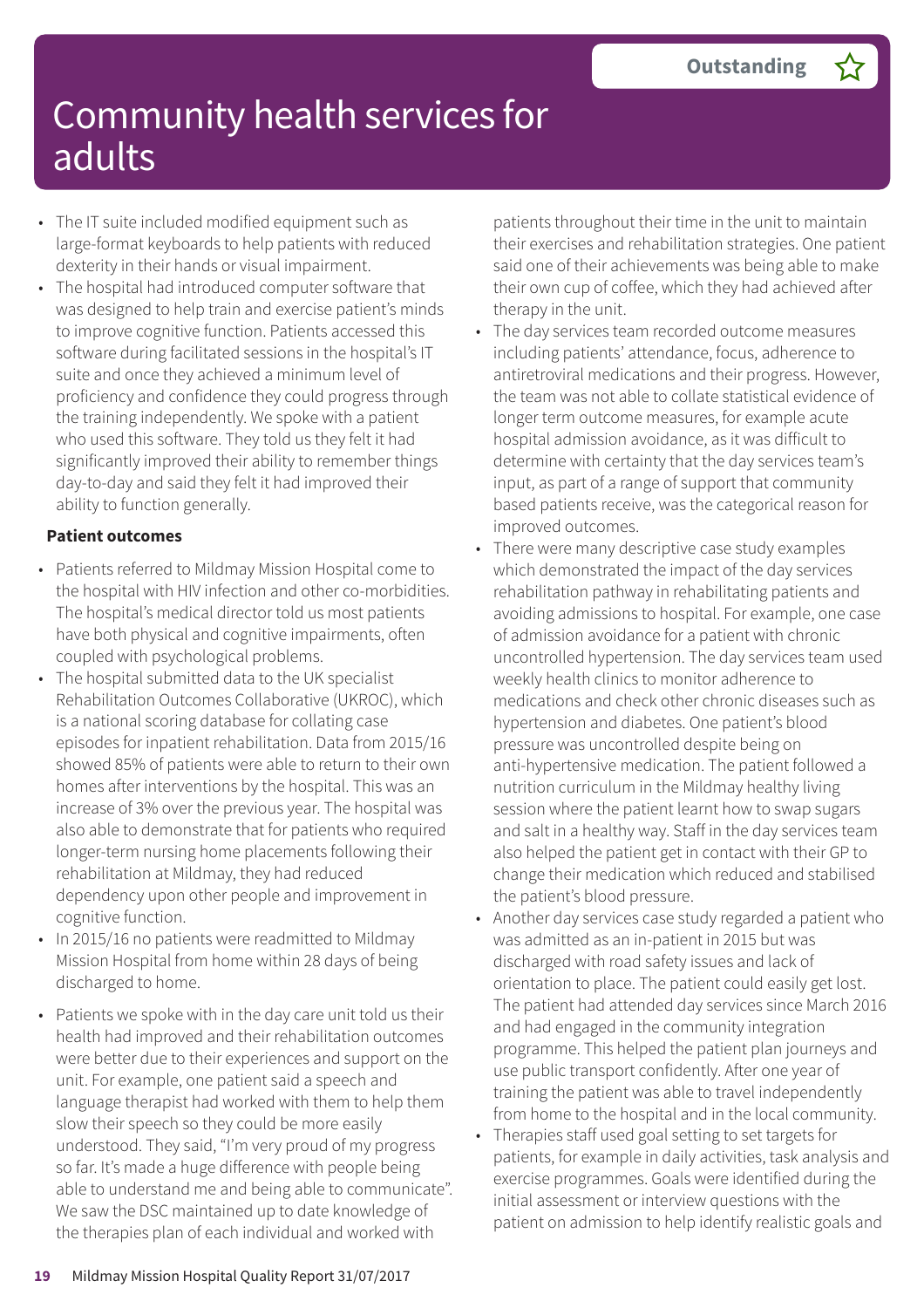manage expectations. Clinicians used a SMART approach and goals were agreed at the weekly MDT meeting. The team developed targets for specific neuro-psychological interventions as required.

- Therapists at the hospital used the Wessex Head Injury Matrix to assess cognitive improvement by patients. They also used Functional Assessment Measures and Functional Independent Measures (FIM and FAM scoring) to assess patients' progress from admission to discharge. Collated data of these measures submitted to UKROC demonstrated overall motor and cognitive improvements for a majority of patients, but improvement for some patients was greater than for others due to several underlying factors.
- The hospital used a key worker approach to provide continuity of assessment. This helped to identify slow progress by ensuring a consistent presence in a patient's care. Senior clinicians felt this system was effective for the long term inpatient setting.
- Staff worked with patients to stabilise adherence to prescribed antiretroviral medicine. This was because gaps in taking the medicine, or not taking them at all, could present serious health risks. Day care unit staff asked each patient about their adherence but relied on them providing accurate information to monitor this. Staff also liaised with community clinical nurse specialists to corroborate the information provided by patients and identify when they might be at risk as a result of inconsistent levels of adherence. A patient we spoke with was positive about the support they had received in the service to maintain medicine adherence. They said "when I first started coming here my HIV was not well controlled but now I am undetectable for the first time".
	- The hospital team worked to a 'health positive' ethos that meant they worked with patients to overcome what they thought were limitations of their HIV status. This included supporting them to develop strategies to deal with stigma and discrimination if they were subjected to this. We asked patients about this. One patient said "staff have helped me see how not to be limited by my [HIV] status and how to just get on with my life". Staff also worked with patients to help them understand the nature of their cognitive impairment and develop strategies to reduce anxiety. For example, many patients

worried about their anxiety level in the belief that they were responsible for it. Staff talked to these patients and explained how it was part of their cognitive impairment, which helped to reduce their worry about it.

- As a result of the work of the hospital team to promote positive outcomes, patients told us they felt better about the future. One patient said "for the first time in a long time I can contribute to my own goals and life and think about what I want in the future. I think about it positively a lot, which I didn't before the staff here helped me to get more active".
- Clinical nurse specialists based in the community or acute trusts referred patients to the day care unit and identified specific goals and outcomes. For example, common outcome goals included improvements in speech and a reduction in social isolation.
- The multidisciplinary team recorded updates and progress with regards to rehabilitation in day services care plans. For example, we saw in one patient's care plan a physiotherapist had noted when they were able to weight bear and had noted communication with a social worker when the patient had not attended a planned session.
- Activity and therapy groups had defined structures and planned outcomes that staff used to deliver them effectively in line with patient's needs and rehabilitation plans. For example, the music therapy group planned to improve hand-eye coordination, socialisation, vocal ability and range, speech and language skills and encourage positive self-expression. We saw from looking at care plans that staff documented daily updates and observations on patient's participation and progress in each group against the planned strategy.

#### **Competent staff**

- The hospital had an appraisal and supervision policy that included the level of support for professional development staff should be offered. This included an annual appraisal and structured developmental review to identify training needs. All staff in the day services unit had undergone an appraisal in the previous 12 months and staff told us they felt this was a supportive and useful process.
- At the time of our inspection 83% of staff had completed their annual appraisal.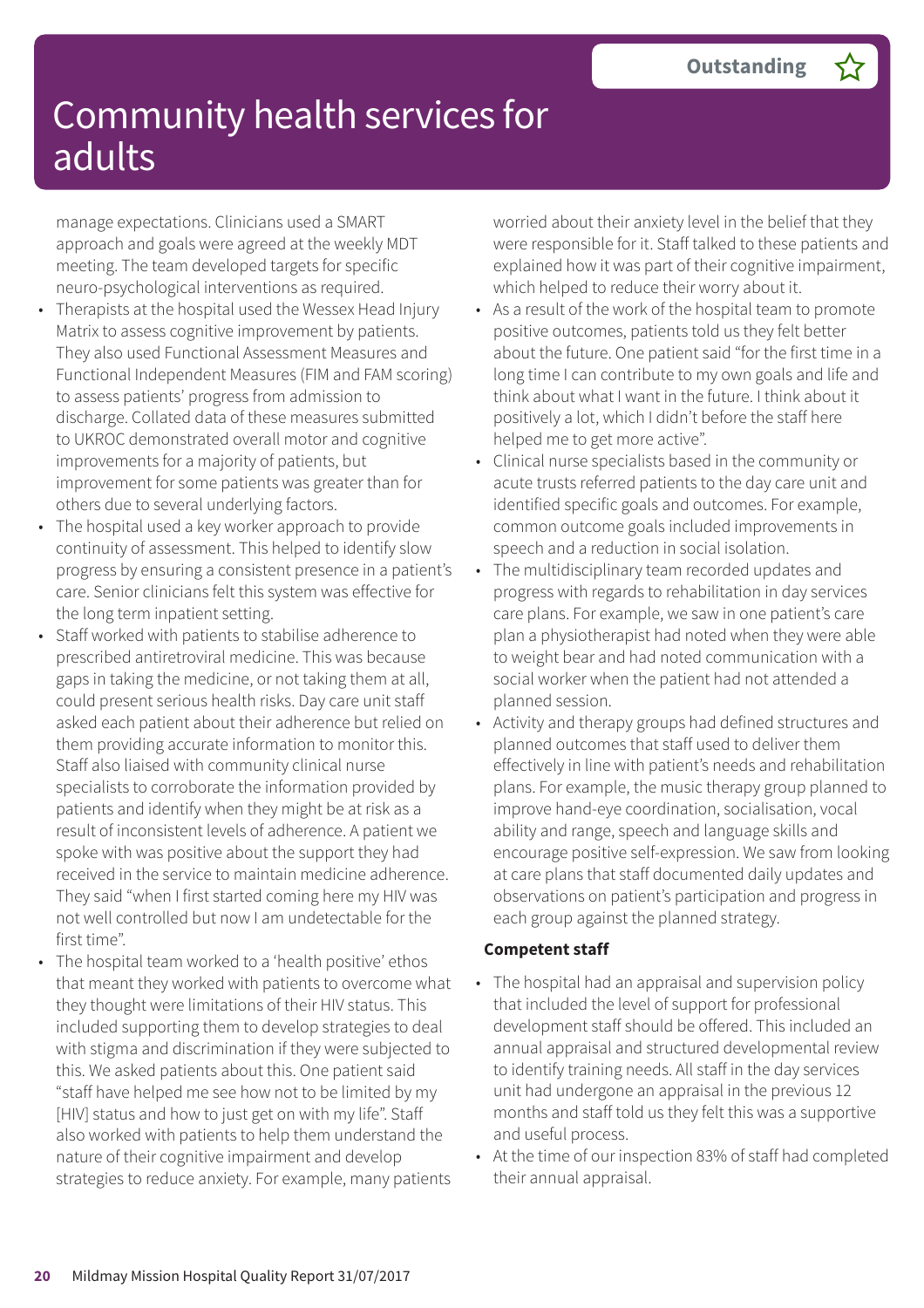- Therapies staff had access to external supervisors to support their professional reflection and development. Some clinicians had arranged their own supervision arrangements because of the specific nature of their work.
- Nurses told us the hospital was a good learning environment because of the complex nature of the patients they cared for and the variety of physical and psychological conditions they presented.
- There was a central budget for staff to attend conferences and publish research abstracts. We were told that the hospital's clinicians were often invited to present at national and international conferences, because of the specialist nature of their work.
- There was a central budget for staff to access external training, including professional and academic qualifications such as postgraduate certificates and postgraduate degrees. The staff we spoke with who had used this facility told us that the hospital had supported their training and this had enhanced their work.
- Staff at the hospital provided tailored training to other staff. For example various members of the MDT led forums and systemic groups on subjects relevant to the hospital.
- All clinical staff were trained in Basic Life Support. There were no staff with training in Advanced Life Support.
- Mildmay Mission Hospital worked with a number of education and training organisations, including universities to provide placements for students and trainees across professions. At the time of our inspection there was a general practitioner trainee on rotation, student nurses and student allied health professionals and a social work student.
- We attended an internal MDT where students and trainees were present. Clinical staff used the MDT meeting as a teaching and learning environment and there were informal moments of teaching and sharing of learning, for example, a nurse explained how to identify the smell of pseudomonas in sputum.
- Rehabilitation assistants were usually based on the inpatient wards. This team took part in a rotation scheme that enabled them to provide care in the day services unit. This helped to maintain their multidisciplinary skills and provide therapy assistants with clinical support.
- Volunteers undertook a structured induction that included general information about HIV and related neuro-cognitive problems and guidance on how to

effectively support patients. The induction was multidisciplinary and included a training session from the lead physiotherapist on how to support patients safely in gentle exercise and in moving and handling. The volunteer services lead (VSL) met new volunteers during their induction and on their first shift and provided as-needed guidance and supervision as they became more experienced. This included monthly supervision initially reducing to six-monthly supervision.

• All staff and volunteers were invited to a two-weekly education forum that was led by a rotation of specialists and external speakers. Previous trainers had included dieticians, clinical nurse specialists and allied health professionals. Staff could present a topic of case study to share learning at this forum.

#### **Multi-disciplinary working and coordinated care pathways**

- Staff worked with multidisciplinary professionals from other organisations to coordinate the care of patients with complex needs, including those with social care needs. For example, when a patient was admitted in an emergency with significant social needs, staff worked with care homes, community psychologists and specialists from the local authority in the patient's home area to secure a social care placement. This was one example of a track record of engaging with social care providers to improve knowledge of HIV and reduce stigma around the condition. For example, staff identified that many care homes would not accept patients under the age of 50 despite the benefits this would deliver for those with neuro-cognitive needs. Staff had identified the reason for this was often that care providers did not have an understanding of HIV and felt they could not provide appropriate care. In response staff worked with local care providers to improve their understanding and increase the opportunities for HIV positive patients to live in care facilities. However, some staff at the hospital felt that they needed to work more closely with professionals in the community to ensure that patient goals were set realistically and outcomes ascertained.
- We attended an internal MDT meeting where we witnessed effective MDT working and information sharing. There was open dialogue between professionals and appropriate challenge and support from all staff at the meeting. Staff were confident to say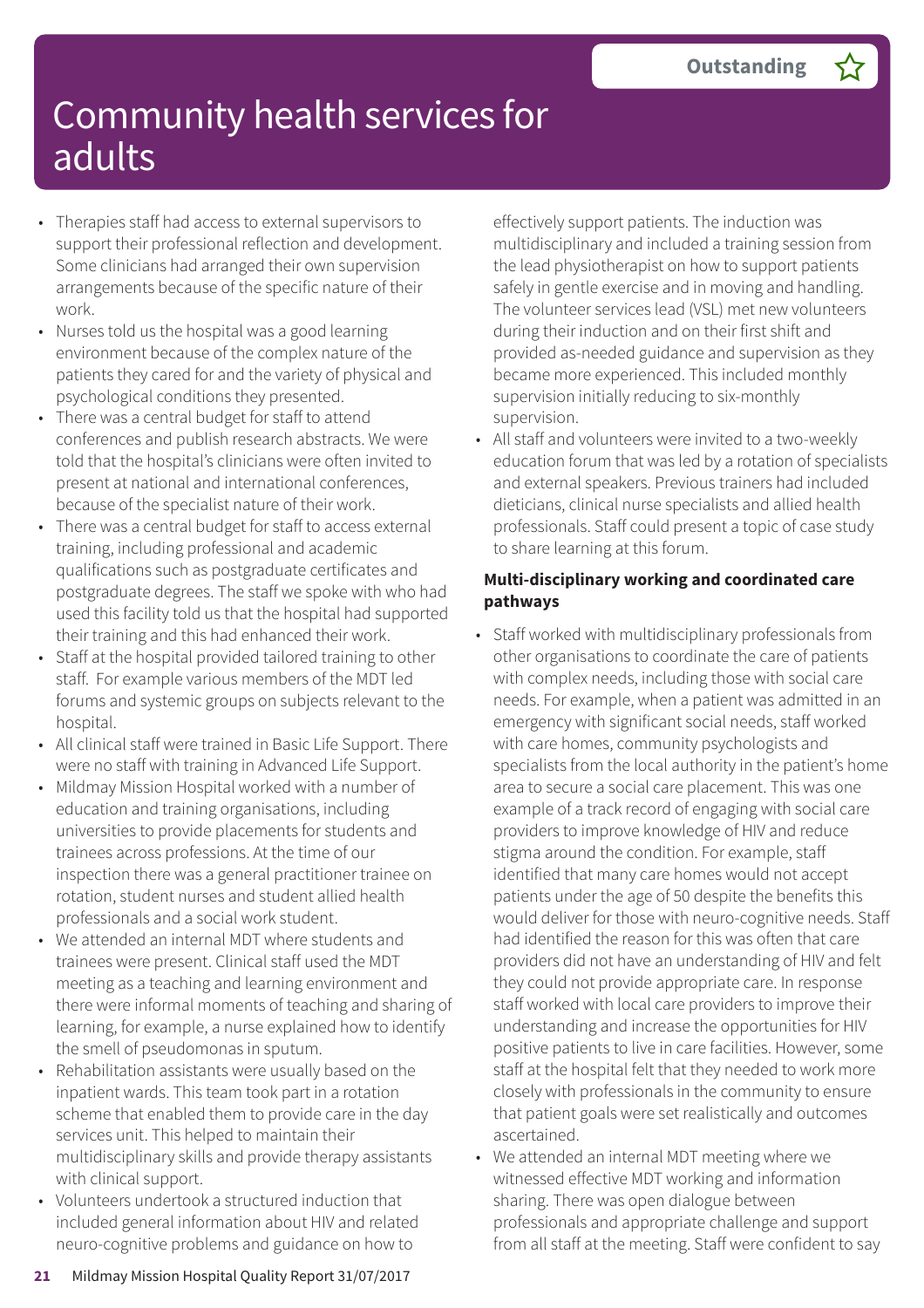what they thought their patients needed. There was thorough, in depth discussion of each patient in terms of their clinical status, social issues and additional support needs. Clinical discussion included progress/ deterioration, pain management, adherence to medications, diet (and weight changes), personal care packages, psychological needs, emotional state and barriers to discharge (such as accommodation needs). All of the staff present had good knowledge of their patients. The physiotherapist provided updates on mobilisation of patients, mobility, goals, body condition (strength/fatigue), pain management, swallowing, continence, equipment and reablement needs, referrals and discharge arrangements. There were updates from the social work team about interactions and interventions with other external agencies such as key workers, housing agencies, police and social work teams. The meeting was also used to discuss patients being admitted the following week.

- There was an open plan office for nursing and therapies staff, which facilitated immediate information sharing and dialogue.
- Therapies staff told us they had access to external support from a network of allied health professionals specialising in the field of HIV rehabilitation, as members of the Rehabilitation in HIV Association.
- There was a team of volunteers at hospital who provided befriending and activities support. The volunteer team also worked in various different roles to provide extra capacity in specific areas. For example, the estates and facilities team had a volunteer on one day per week and volunteers regularly supported the fundraising team. A gardening volunteer was also in post that helped to maintain the garden for patients, staff and visitors. New volunteers undertook training sessions with existing members of the team who had received treatment from the hospital or who could discuss their own experiences with HIV. This helped volunteers who did not have previous experience of working with HIV positive people understand their key needs.
- Chaplaincy formed part of the multi-disciplinary approach at Mildmay Mission Hospital. We found that the chaplain was flexible with timings for different daily activities to support the clinical staff and would move or change activities to fit clinical needs.

### **Referral, transfer, discharge and transition**

- There were clear referral criteria which detailed suitability of patients for admission to the hospital. There was a formal referral form available online and in paper form covering the reason for referral and admission requests by external providers. This recorded behavioural risk factors such as morbidity, speech and swallowing, drug rehabilitation, mobility, personal care assistance needs, physiotherapy needs, evidence of social worker input, cognition in relation to insight and memory deficits, and continence. New referral requests were discussed on a weekly basis by the MDT team to determine if the hospital could effectively care for the patient.
- The hospital admissions lead had developed new forms for referrers to record patients' social work and occupational therapy needs to ensure Mildmay Mission Hospital staff were fully aware of a patient's full range of needs and able to make a full assessment before admission.
- The hospital admissions lead prepared a weekly admissions list and this was shared with all clinical staff by email and discussed in the MDT meeting so that all staff were aware of patients' needs and backgrounds.
- Most referrals to the hospital were from acute hospitals and treatment centres for patients who were acutely unwell. The hospital did not accept self-referrals by patients. The admissions lead was able to provide support by signposting potential patients to apply via their local commissioner such as their GP or treatment centre so funding could be arranged.
- There were no examples of declined referrals in the three months preceding our inspection, but there had been previous cases where the hospital did not have the required resources to safely care for a patient with very specific mental health needs.
- The admissions lead conducted visits to assess patients' suitability for admission. There were immediate meetings with the hospital medical director the day after a visit to determine if a patient could be considered for admission.
- Admissions were also calculated according to safe staffing levels and recognition of manageable nursing workload. However, in the six months before our inspection, the hospital had experienced more admissions and had opened the second ward to accommodate new patients.
- We observed a new patient admission. The patient was given a full introduction to present staff and the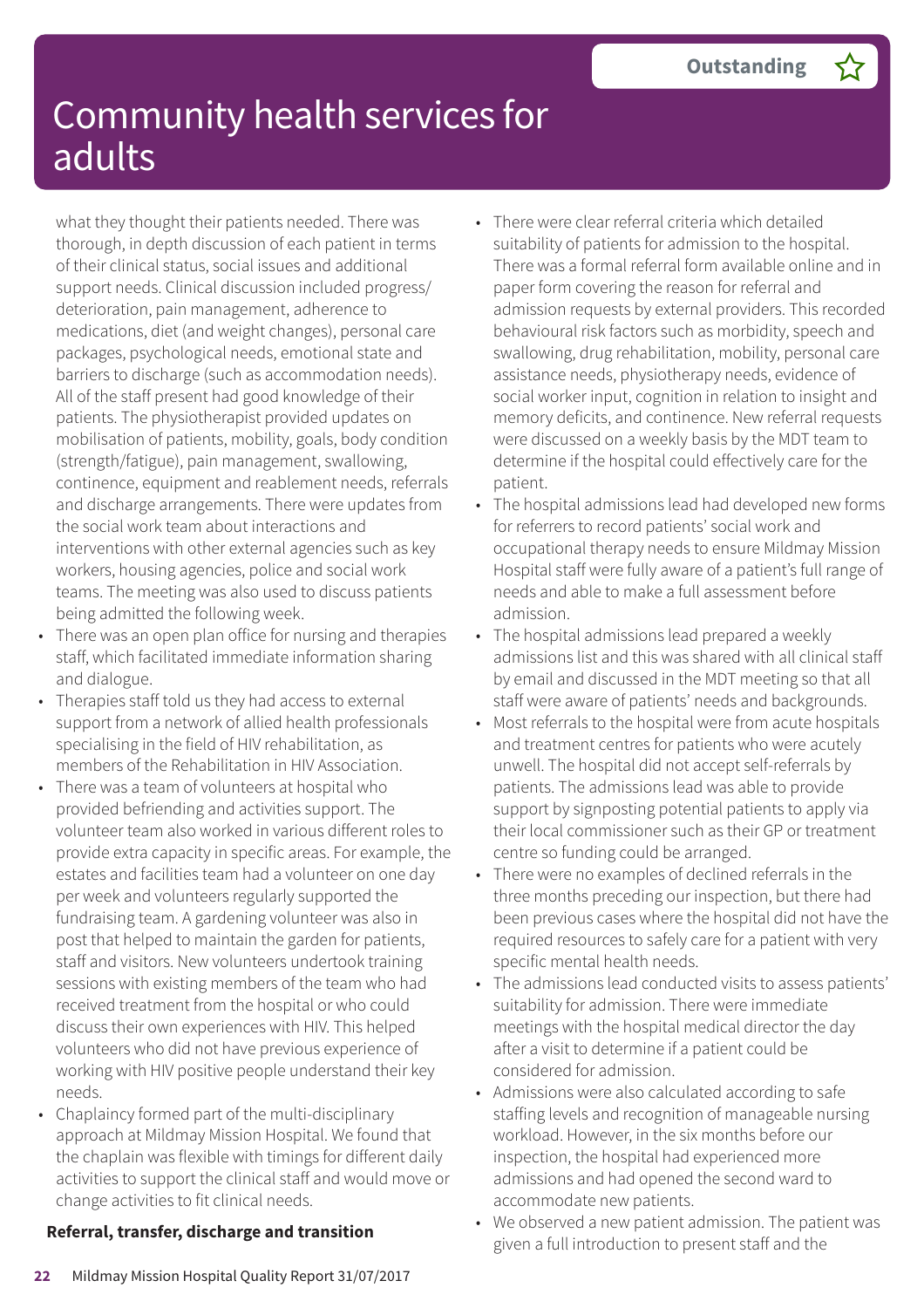hospital. The admission interview was very patient centred and focused on the needs of the patient and included planning for MDT input and attendance at sessions. Medical admission note templates were designed specifically for patients with HIV acquired neuro-cognitive impairments. The template included a daily record of review by the doctor and conversation with patient. The record also demonstrated forward planning of patients' anticipated medical needs.

- There were mechanisms in place to ensure appropriate and timely transfer of medical information for patients attending outpatient appointments at other acute hospital whilst they were an inpatient at Mildmay Mission Hospital.
- Clinicians reviewed patients' progress at key points in the duration of their stay to establish if they could be discharged early or need to remain for the full duration of the pathway. Patients could also self-discharge if they wished. There was a focus on goal attainment to demonstrate progress. Hospital staff liaised with referrers about the status and progress of each patient.
- Patient records demonstrated evidence of discharge planning by therapists at an early stage of the pathway. Patients who were discharged were provided with care packages, tasks and exercise programmes they could continue at home.
- The hospital used the decision support tool for NHS continuing care where relevant to record ongoing care needs on discharge to another provider.

### **Access to information**

- All staff had access to computer workstations, which provided access to the hospital 'general drive' and internet.
- Some of the hospital staff had NHS secure email addresses, which enabled them to share information with other agencies and care providers in a secure way. This meant that a number of clinical staff relied on others to send information securely, which they felt was inefficient.
- Some staff had access to an electronic patient record system, for example the social work team used the system to share information with other social workers externally. However, nurses did not routinely access the system. This sometimes led to different information being recorded electronically to that recorded on paper.

#### **Consent, Mental Capacity act and Deprivation of Liberty Safeguards**

- Each patient who attended the day services unit had documented evidence of their consent. Where a patient lacked the mental capacity to fully understand the purpose of the day centre, there was evidence a multidisciplinary best interests meeting had taken place that identified the benefits to the patient of taking part in day unit activities. Staff documented in each care plan whether the patient's close relatives and friends were aware of their HIV positive status and whether they had any psychological needs. We saw staff acted on this information, such as by recording when a patient had been referred to a counsellor.
- Of the 16 inpatient notes we reviewed we were not able to find completed consent forms seen in two sets of notes.
- The hospital had a formal policy which documented processes for ensuring correct discharge of provisions of the Mental Capacity Act 2005 were applied clearly and consistently to all patients and clients using Mildmay services.
- Deprivation of Liberty Safeguards (DOLS) applications were recorded in patient's notes where relevant. In the year preceding our inspection the hospital had made 12 DOLS applications. All of the DOLS applications we reviewed were within date, with regular documentation about the patient's level of comprehension.
- Clinicians used the Montreal Cognitive Assessment (MOCA) tool to establish patients' level of comprehension. This assessment was initiated by the hospital physiotherapist. This tool was also used to measure patients' ongoing cognitive progress after initial assessment.
- We found some gaps with the correct application of do not resuscitate orders (DNAR) in patient records. In one record we looked at, the DNAR form had been dated and signed by a doctor. The record confirmed the patient was unable to communicate so the doctor had discussed resuscitation with the patient's family members. This was recorded on the form but the discussion had taken place at another acute care provider. The form appeared to be a copied document and there was no Mildmay Mission Hospital identity to the paper. Consent was signed for the acute care provider episode of care but had not been updated when the patient was transferred to Mildmay Mission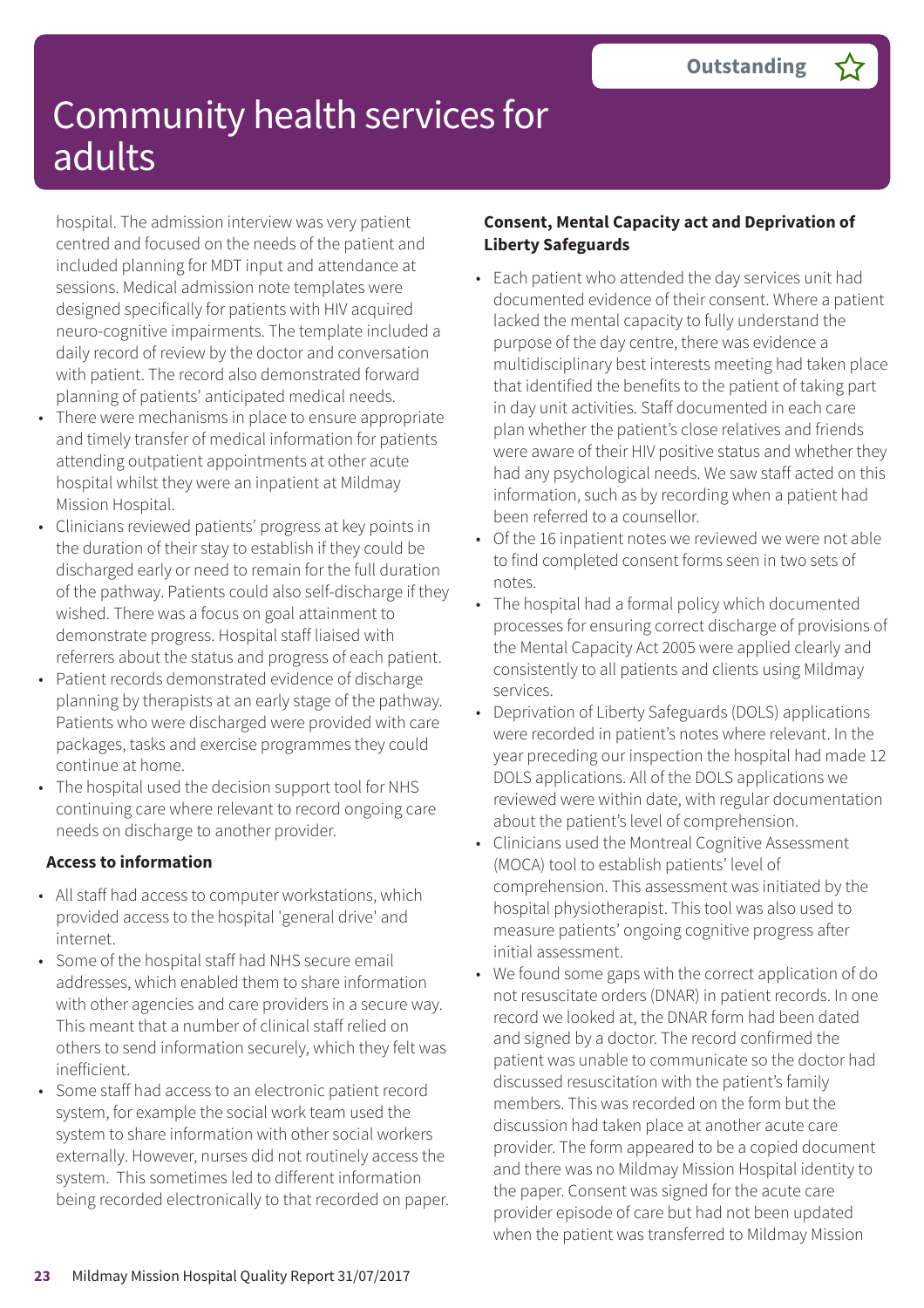Hospital. The advance decision was not also recorded. A record of discussion and approval from family was noted but not dated or signed by them and the doctor signature was also not dated. The resuscitation order had been cancelled by scoring through and writing a new date, again with no signature or recorded rationale. This example did not meet national guidelines for appropriate recording of patients' DNAR needs and plans to liaise with family members to make decisions should they need to invoke it.

• The hospital recorded independent mental capacity advocate (IMCA) involvement in resuscitation decisions. This was recorded in patient notes. During our inspection there was one case where an IMCA had liaised between the hospital clinicians and a patient's family members to explain the need for a DNAR order as the patient was at the end of their life. We were told there was divergence of opinion between family and clinical staff but this had been handled sensitively.

### **Are community health services for adults caring?**

**Outstanding –**

#### **Compassionate care**

• We witnessed many examples of compassionate care during our inspection. During our observations of group activity sessions in the day care unit we saw staff adapted their communication and manner to each individual. Staff also ensured group activity sessions were delivered in a relaxed and welcoming manner with humour. For example, we observed a nutrition group session that aimed to help patients make healthy diet choices and the trainer ensured each individual was involved and included at an appropriate level. For example they said, "I don't want this [session] to be too complex but it will be enough to help us make some healthy choices". We also witnessed a rehabilitation assistant provide comfort and reassurance to a patient who appeared visibly distressed. We observed that the senior leadership knew the names of patients and greeted them all individually and asked about their wellbeing. We saw that all staff were patient and respectful with all patients they encountered.

- Patients we spoke with gave us consistently positive feedback about their experiences of care at Mildmay Mission Hospital. They felt the hospital team were kind, caring and compassionate. One patient said "I don't think of the staff and volunteers as working here, they are my family. I wouldn't be where I am without them." Another patient said, "I don't have any family nearby and I can get very lonely sometimes. This place has been a lifeline. I know everyone, the nurses, volunteers and physiotherapists very well. We have an excellent relationship". Another patient told us "the service has changed me. I feel a changed man. The spiritual influence has impacted me: transforming my thinking and outlook. The close knit community has helped restore my confidence". Other patients told us nurses were "immensely supportive. One in particular has been a "God send", and "I had become reclusive, the day care services enabled me to develop friendships. That helped me regain my confidence".
- The hospital participated in the 'Friends and Family Test' to seek feedback from patients and their relatives and carers. The Mildmay Mission quality account for 2016/17 demonstrated that 25% of inpatients (22 patients in total) responded to the survey and 18 of those surveyed stated they would recommend the service to a family or friend if they needed it and four said they would not. This was a decrease on the 100% rating achieved in 2015/16. Senior staff reported this was possibly because there were some particularly challenging patients on the wards in the reporting period, which may have impacted on the experience of other patients. It was also noted that some patients did not have the capacity to respond to the survey questions and some patients were discharged to acute hospitals due to their health deteriorating, rather than via planned discharge.
- Volunteers we spoke with were able to explain how they provided compassionate care and the impact on patients. For example, one volunteer had played a board game with a new patient in the day services unit who could not easily speak. The volunteer explained the game through demonstration and some humour and said the patient had relaxed and laughed for the first time in weeks as a result. Volunteers included medical students who were able to develop their skills in compassionate care for patients living with HIV and with neuro-cognitive needs.
- Mildmay Mission Hospital provided additional support for patients, beyond clinical care. We attended a MDT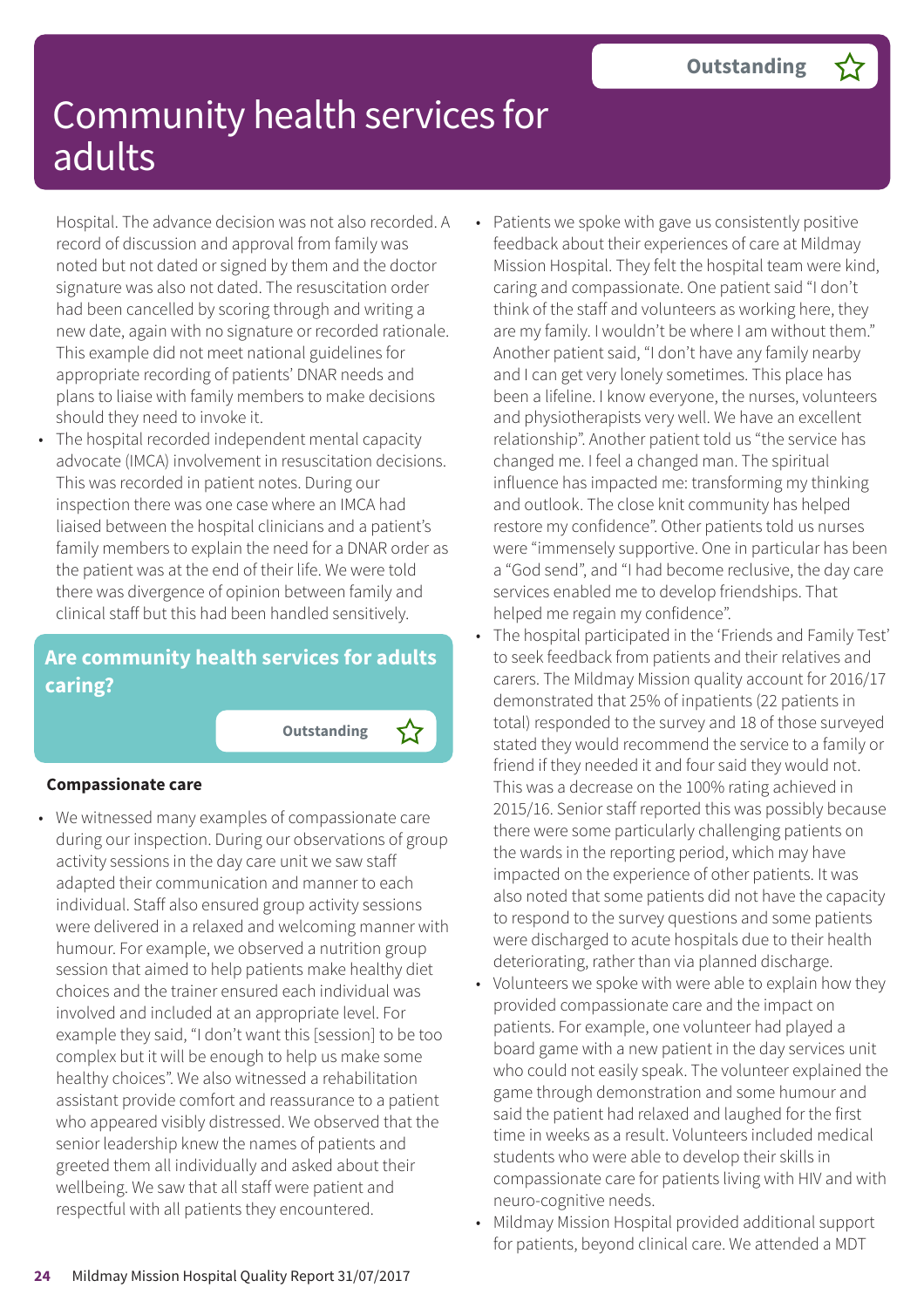meeting where staff discussed what was going on in patients' lives generally, not just their clinical needs. Staff had a detailed, holistic understanding about their patients' lives. We heard of a patient who had a court appearance. Staff were liaising with solicitors to help prepare for the court appearance and explain the patient's level of comprehension and the need for staff to advocate and ensure the best interest of the patient. Another patient was at risk of deportation from the UK because they had overstayed their visa. Social work staff gave an update on their attendance with the patient at a solicitors' office and explained the legal options for leave to remain to ensure the patient's medical needs could be met. Physiotherapy staff planned to order medical equipment for the patient such as a wheelchair, should the patient be deported. The social work team liaised with local charities to obtain funding for wheelchairs and support aids.

- The hospital had procedures in place to ensure patients experienced a dignified death. We were told that staff had cared for one patient who had died in the hospital in the year preceding our inspection. The death was unexpected even though patient had a short life expectancy. The hospital policy stated that deceased patients could remain in place for up to five hours, to ensure family, carers and staff could say their farewells. Spiritual, religious and bereavement support was provided by chaplaincy team or counsellor. Patients bodies were cleaned and prepared using agreed guidelines that took account of their religious and cultural views and personal preferences and family members were included in this aspect of care.
- The hospital chaplaincy team organised 'farewells' for patients who were leaving the hospital after long stays, and also organised memorial services for families and friends of deceased patients. The social work team liaised closely with the chaplaincy team, where involvement with a funeral had been requested. The chaplain recalled an example of a patient who wished to have a humanist funeral ceremony, and to support this the chaplain prepared the funeral with poems, music and songs to reflect the patient's life and personality.

#### **Understanding and involvement of patients and those close to them**

• Staff we spoke with recognised that patients may have different acceptance levels about their condition and they tailored their clinical approach accordingly so that patients could take ownership and work at a pace they felt comfortable with. Senior clinicians told they wanted to normalise patients' acceptance and they are not going beyond their "comfort zone".

- Patients told us they were routinely involved in their care planning. For example, one patient said the physiotherapist had spent time with them and explained the gym equipment and what they were trying to achieve with the patient's care plan. The physiotherapist then encouraged the patients to put together their own exercise plan each week, which they prepared the day before a visit. A patient told us "the work I've done with the physio has been a very proud achievement. He helped me to understand the exercises I need to do and showed me how to put together my own gym plan".
- One patient said staff discussed with them their activity plan for the week and together they identified any extra support they might need as a result of visual impairment.
- Patients told us they appreciated the support staff gave them to remain independent. For example, one patient told us "I like that [the staff] make me do things myself to keep my independent. Like when I ask for a snack and they tell me to make it myself! That's really good because they watch me make it to make sure it's safe but otherwise I'd become lazy". Other patients told us that staff had explained the importance of taking their medications, had demonstrated how to use the washing machine and helped them to look neat and tidy.
- As part of the volunteer induction to the day services unit, the day services coordinator introduced volunteers to each patient and gave them an opportunity to get to know each other. This helped the day services coordinator to plan shifts so that volunteers who got to know patients could provide a consistent service.
- Patients were involved in their referral to the day services unit including in their rehabilitation and activities plan. For example, before agreeing to a programme, patients visited the unit and met with staff and other patients.
- At the MDT meeting we attended staff discussed supporting patients through an external 'newly diagnosed' course they could attend to help them understand their condition and what it meant for their health. Patients could also access telephone advice lines. Clinical staff in the MDT meeting discussed reviewing the hospital induction process and working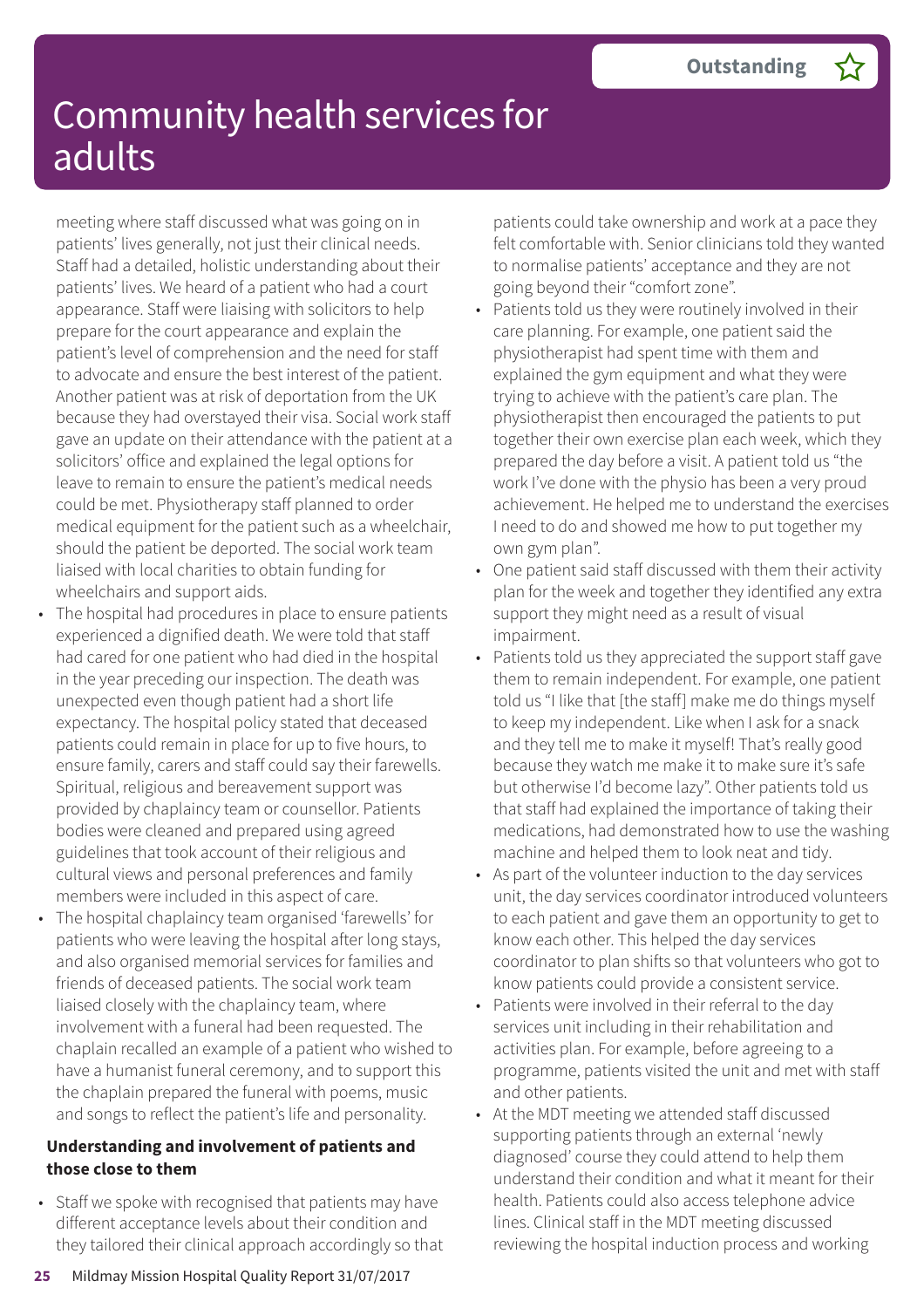with an external organisation called 'Body and Soul' to help patients and their family members understand the impact of HIV and how to care for patients with HIV positive status.

• Senior nurses told us they made 'contracts' with patients to agree acceptable behaviours and actions and to set clear expectations.

#### **Emotional support**

- We found there was extensive recognition of and provision for the emotional support and wellbeing of patients. We attended an MDT meeting where staff discussed and planned patients' needs. There was detailed discussion of patients' emotional and psychological states and specific support needs, for example those patients experiencing disassociation or post-traumatic stress disorder. The MDT meeting was also used as a forum to identify potential solutions to support patients based on their likes and dislikes, such as gardening activities for patients who enjoy being outdoors.
- There was formal counselling support available by a trained counsellor. Members of the chaplaincy team were also able to provide counselling.
- A team of chaplaincy volunteers worked with the chaplain to provide emotional support to patients and their relatives regardless of their faith. There was a clear understanding of the difference between spiritual and religious needs. The chaplaincy team had 'on call' arrangements for any urgent spiritual or emotional support needs, or if a patient was at the end of their life.
- The chaplaincy team planned to re-introduce 'spirituality workshops' and 'spirituality groups' to provide emotional and therapeutic support to patients to help them come to terms with their diagnosis and conditions.
- The chaplaincy team organised morning and lunchtime prayer services each day for patients and staff to sing and pray together. Services were planned to reflect what was going on patients' lives and in society generally, such as incidents patients had seen in the streets. The chaplaincy team sought feedback from patients about their thoughts on the chapel service, but explained that they received more immediate verbal feedback from patients. Patients told us they valued the opportunity to

reflect and the chaplain told us that patients would often leave the chapel singing or laughing and feel that they had found some peace or satisfaction from the service.

• Each afternoon, the chaplain visited patients on the wards or in the day service, and telephoned relatives to listen and offer spiritual and religious support. The chaplain also visited patients who had been admitted to acute hospitals when they were unwell.

### **Are community health services for adults responsive to people's needs?** (for example, to feedback?)

**Outstanding –**

#### **Planning and delivering services which meet people's needs**

- Mildmay Mission Hospital provided a comprehensive range of day services, as well as inpatient services to support and care for patients living with HIV acquired neuro-cognitive impairment.
- There was a planned timetable of activity groups provided on a weekly basis and patients could plan to attend these in advance either as part of their rehabilitation care plan or by personal choice. During our inspection there was a breakfast club, yoga class, health clinic, chapel service, healthy living session, singing, horticultural therapy, brain training, film club, and a games evening.
- We observed a music group supported by external musicians who led sing-a-long sessions and performances. Patients could play musical instruments, sing, and were helped to follow a rhythm, conducted at a pace suitable to each patient
- We observed a high level of camaraderie amongst patients in the day services and saw lots of interaction between patients. Staff told us the day services were used to provide opportunities for shared experiences and to provide a safe space for interactions.
- We spoke with patients in the day service, they told us things such as "I look forward to Thursdays to come to the gym to get fit" and "the day care service have empowered me to be able to live more independently in the community".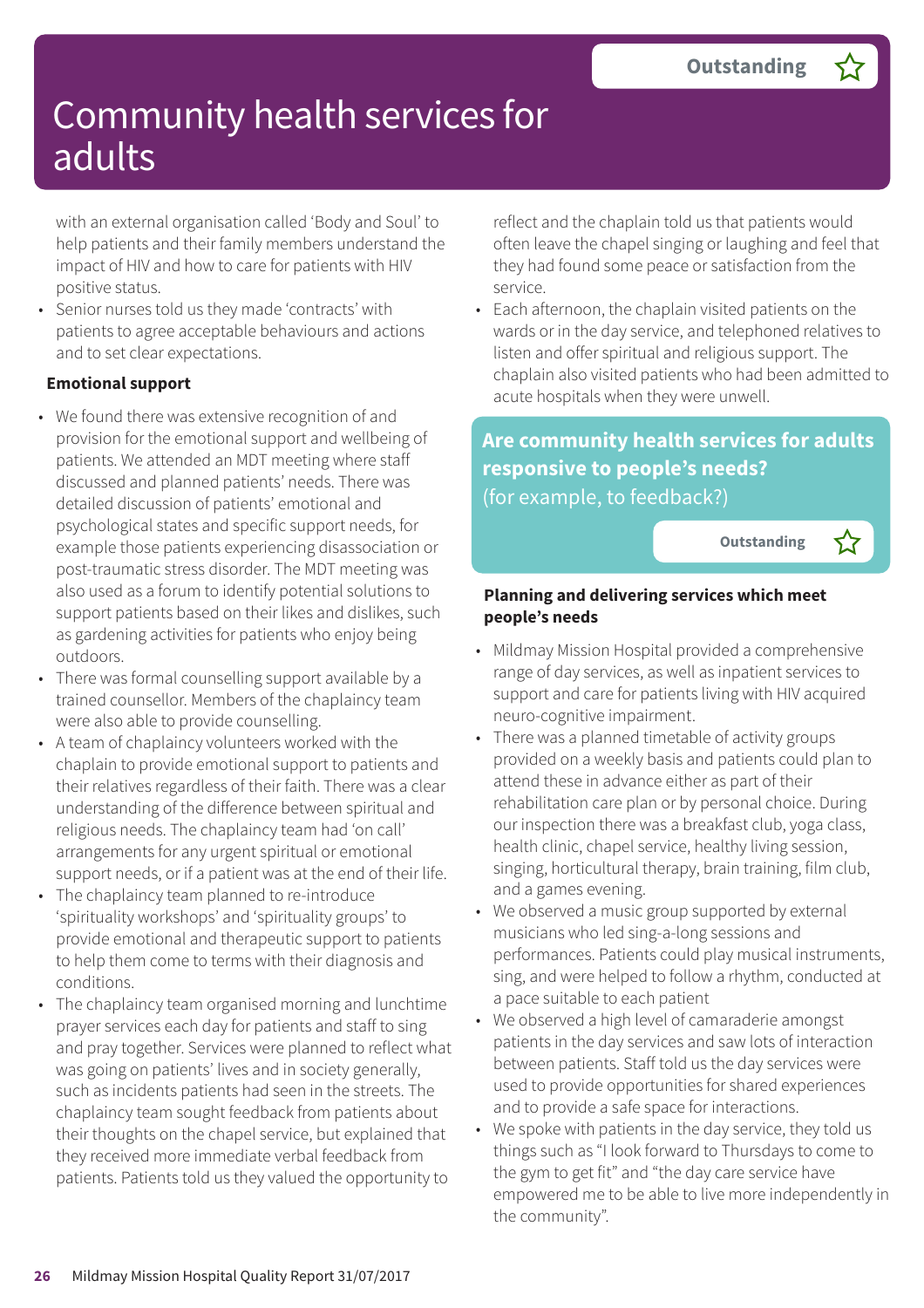- Volunteers were available during the weekend and provided activities to reduce the risk of social isolation on the wards and each patient was offered one-to-one social time. Volunteers provide opportunities for patients to chat and play games. We spoke with a volunteer who supported the film club on the wards. The volunteer helped residents decide which film to watch. Volunteers also helped with the music group, helped patients walk to the garden or access the chapel, and served lunches.
- A team of 50 volunteers provided a befriending service to patients on the wards and in the day care unit. This included spending time one-to-one with patients to reduce social isolation and anxiety and accompanying patients to group activity sessions such as yoga or film club. Volunteers were trained to provide activities that contributed to rehabilitation such as playing a board game that required the patient to use their hands and cognition. Volunteer services were offered on patients' own terms, which meant they could request activities such as going for a walk or to a local park.
- The volunteer services lead was able to match specific volunteers and patients together based on individual need. For example, one volunteer was an Islamic community leader and had worked with a patient who needed support in managing their condition in line with their faith. Another volunteer had been able to provide one-to-one support for a patient who did not speak English but who was fluent in the same language as the volunteer.
- Patients had contributed to the decoration of the day care centre through art projects that displayed activities, groups and outings. This included a display titled 'My journey' that demonstrated the progress some patients had made through their rehabilitation programme. We spoke with an art therapy consultant volunteer who had previously received care at the hospital who explained that art therapy activities were based on literature and case studies to ensure effective interventions in both ward based and day services. The hospital was looking to establish art therapy as a specialist service.
- Staff worked with patients who had concerns about disclosure in relation to their HIV status. For example, where patients had not disclosed this information to friends, family members or their GP, staff discussed their options and helped them to identify the benefit and risks of doing so. Staff were also able to facilitate discussions between patients and relatives where HIV

disclosure was a concern. Senior clinical staff recognised that when referring on patients to other services, there was an element of disclosure because of the nature of the hospital, which could only be accessed by HIV positive patients.

- The day services team was investigating the development of an expert patient scheme that meant long-term HIV positive day patients would be trained to visit the inpatient wards and provide one-to-one advice to those who were recently diagnosed. This service would enable patients to speak with those who had lived with the virus and ask questions about disclosure, medicine adherence and other personal issues outside of their clinical relationship with staff.
- The hospital provided occupational therapy support to help inpatients manage their daily tasks, such as practical steps to getting home, how to wash safely in the shower, personal care, and meal preparation. There was also some occupational therapy support for outpatients on the cognitive rehabilitation programme. One patient gave us positive feedback about the occupational therapist and told us the support had helped them to re-establish the dexterity they had lost in their hands.
- As part of the rehabilitation function of the day care unit, the team provided a weekly transport training and orientation session. This involved helping patients to plan a journey within London by using a public transport map and Internet resources. Staff accompanied patients and supervised them buying tickets, planning times and navigating the transport system. This helped patients to increase their independence and to contribute to their overall rehabilitation.
- There was an onsite gym at the hospital with exercise machines and equipment for patients to use. Patients were supervised while using the gym to ensure they exercised safely and correctly, and the hospital physiotherapist devised exercise programmes for patients to follow. Patients with disabilities, such as visual impairment or those using wheelchairs were also provided with opportunities to exercise, with programmes devised accordingly.
- There was an independent exercise group for day service users, and inpatients could also access the gym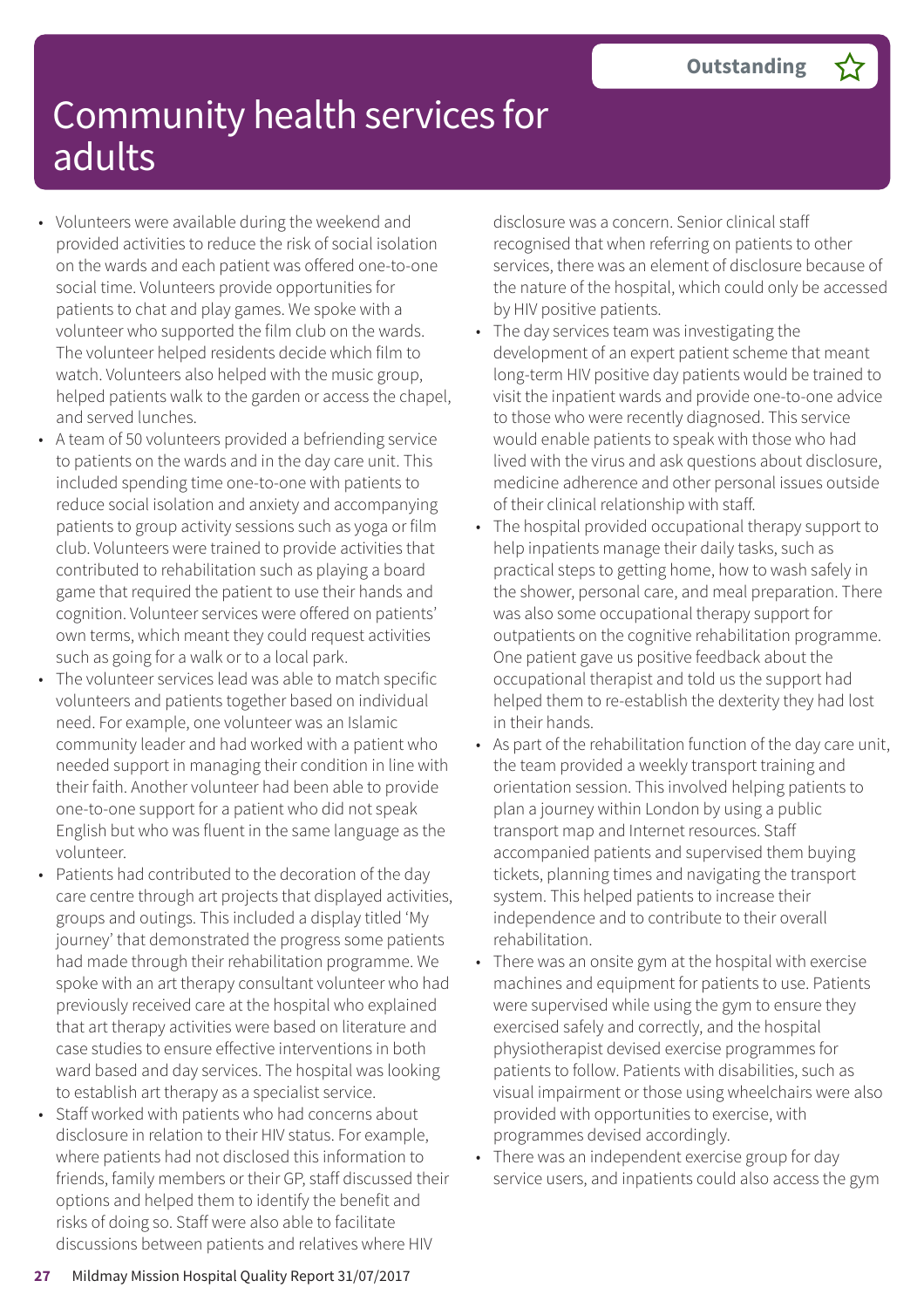to follow pre-set exercise programmes supervised by the physiotherapist to aid progression. There were gym reassessment appointments every three months to check on progress.

- We witnessed a positive atmosphere in the gym. Staff and patients appeared to be enjoying themselves. Patients were encouraged to check they were using equipment correctly and staff gave them individualised guidance. The patients we spoke with were very positive about the gym and felt that it helped to improve their strength.
- The hospital provided weekly yoga sessions for inpatients, supported by the physiotherapist.
- Music and books were available for patients to use in the canteen and day room.
- Patients in the day care unit told us there was a high of standard of food which was "always delicious" and they looked forward to it.
- There were guidance materials in the hospital kitchen about specific dietary needs, for example, appropriate food for patients with dysphagia, and texture descriptors. There were food products available for patients with dysphagia included puree, mashed and fork mashable.
- We observed breakfast time during our inspection. There was a choice of food and cold drinks available, and nurse assistants supported and encouraged patients to eat independently.

### **Equality and diversity**

- Mildmay Mission Hospital had an equality and diversity programme and action plan in place for 2016-2018. This included clear equalities objectives to improve inclusivity and prevent discrimination. The senior leadership team was responsible for monitoring performance against the action plan.
- The work of Mildmay Mission Hospital was based on Christian values and the charitable history of the hospital. However, hospital documentation, and staff, demonstrated that people of all faiths and those of no faith were welcomed and treated equally.
- The chaplaincy team supported patients of other faiths and had good local links with religious organisations in east London. They supported patients of other faiths to practice their faith, for example by providing prayer mats, religious texts, prayer sheets and other resources.
- The hospital worked with local religious organisations to facilitate support for patients with specific religious and

cultural needs. We heard one example of the chaplain liaising with a local mosque to find a female Muslim speech and language therapist for a female patient to provide religious and spiritual support as well as therapeutic support.

- The chaplain was aware of, and adhered to the end of life rituals of other religion, for example cleansing rituals and involved families and friends in this aspect of care.
- Staff in the hospital had access to translation and interpretation support. Language requirement were identified before patients were admitted to the hospital which meant staff could book an interpreter in advance. Interpreters could attend with day care patients as well as provide daily visits to inpatients on the wards, and interpretation of medication instructions to help with adherence.

#### **Meeting the needs of people in vulnerable circumstances**

• The hospital's social work team provided support for patients with very wide ranging needs. The social work team was involved in supporting patients with immigration and repatriation, housing applications, organising advocacy support and debt management. A social worker told us the key principle of this support was to ensure that all patients' needs were met and their rights upheld.

#### **Access to the right care at the right time**

- The day care unit accepted referrals for patients with a range of health needs. Admissions were planned on the basis of bed availability and the patient's own medical condition at the time (and with the administration/ funding having been confirmed). There were no delays in accepting new patients. There was an average of six working days from referral to admission. Initial assessment occurred on the day of admission and treatment commenced at the point of initial assessment immediately after admission. The hospital did not admit patients at weekends.
- The Mildmay Mission Hospital quality accounts for 2015/ 16 recorded an inpatient occupancy of 82% for the year. This represented 100 in-patient admissions. Day services had a 76% occupancy in the same period. In terms of sessions this represented 3,262 sessions.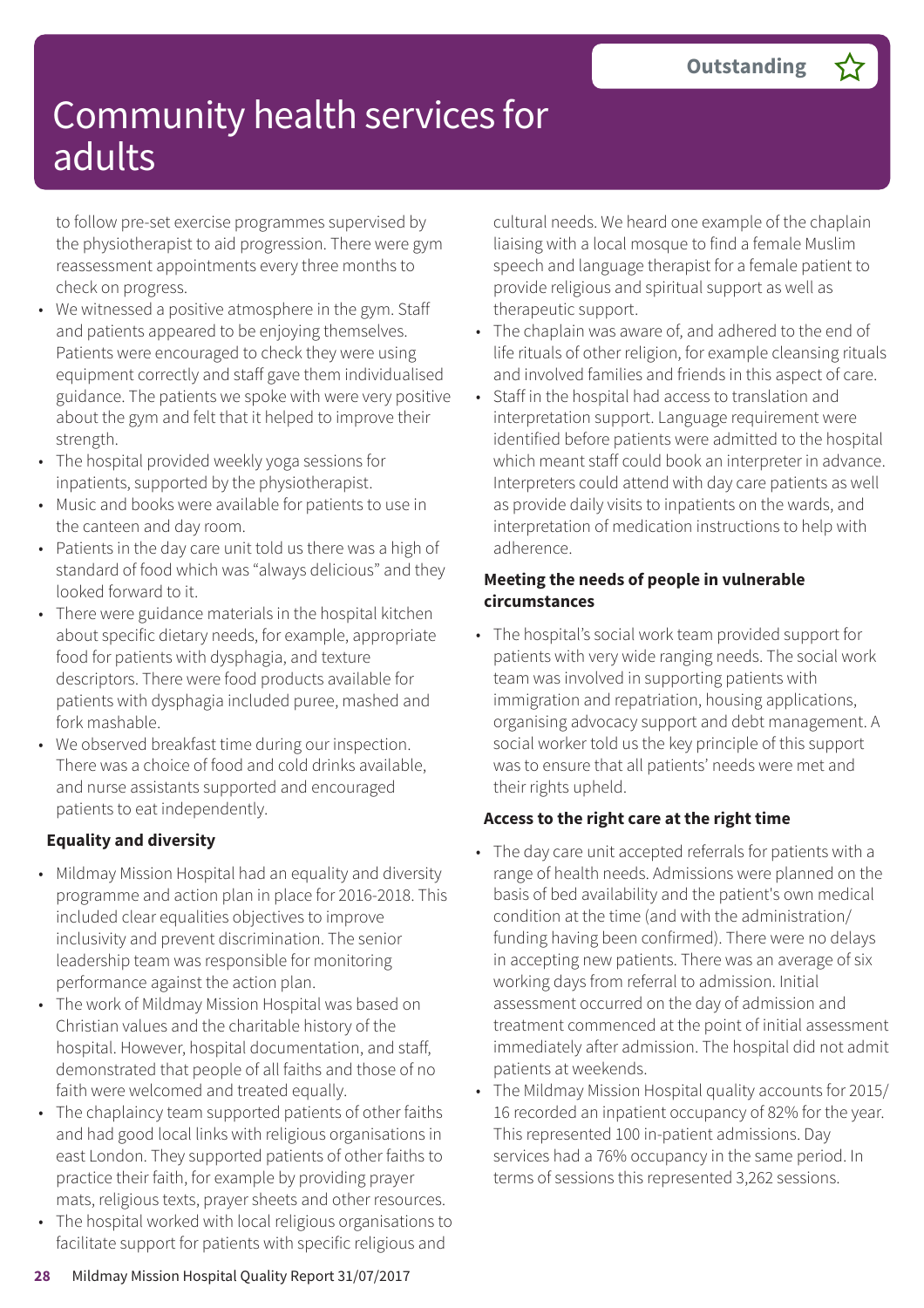- Where a patient was unstable on their antiretroviral medicine, the day care unit accepted them as a new patient and asked them to bring their medicine in with them. This enabled staff to work with them on adherence.
- The hospital quality accounts also reported that all suitable patients were discharged on target after they had made sufficient progress in the rehabilitation programme. Each patient's discharge was planned with the relevant support agency being involved. There were isolated cases of delayed discharge due to unavailability of nursing home placements (for the 8% of patients who go on to nursing homes).
- The hospital did not accept privately funded patients and care was provided on referral from an HIV clinical nurse specialist. Although the senior team demonstrated in-depth knowledge of the changing prevalence and social patterns of HIV infection in London, there was not a structured system in place to ensure NHS acute trusts and community providers were kept up to date with details of the hospital's services. For example, senior staff told us patients were often referred following ad-hoc enquiries from doctors. In addition there was not a system in place to track where HIV positive neuro-rehabilitation patients were cared for if they were not referred to the service.
- Volunteers worked in the hospital seven days per week and were flexible in their attendance times based on the needs of patients and activities taking place in the hospital.

#### **Learning from complaints and concerns**

- Mildmay Mission Hospital reported three complaints in 12 months preceding our inspection. All of these complaints were upheld and no complaints were referred to the Parliamentary and Health Services Ombudsman (PHSO). All complaints had been responded to within agreed timeframes.
- We reviewed all three complaints and found that appropriate investigation and follow up action had been taken by the hospital's leadership team.
- There was a dedicated complaints email inbox and a patient leaflet to promote the hospital's complaints process.

### **Are community health services for adults well-led?**



#### **Leadership of this service**

- Staff spoke positively about the leadership structure in the hospital. One member of staff said "we have quite a unique atmosphere here, I don't think you see it in many other places. The leadership is positive and well-structured". Another staff member told us the flat managerial structure and small team made it easy to access decision makers.
- Clinical staff told us the senior team was visible on the wards and they were approachable.
- To build leadership capacity, the organisation split the director of nursing and registered manager position into two separate posts. As of October 2016 there were two members of staff to cover the two separate roles. Both were ward based, but the registered manager post included protected time for administrative and managerial functions. Both attended the nursing handovers, carried out medicine rounds and provided patient care.
- The board had representation from two HIV positive individuals, including one who had been a former patient. This helped to ensure the voice of HIV positive people was always heard and included in reviews and strategy meetings.
- The organisation supported staff to develop and progress to more senior posts. For example the day services coordinator had joined the organisation as a rehabilitation assistant and progressed to a senior activities coordinator before taking up their current post.
- The volunteer services lead held line management responsibility for volunteers and had implemented a system to encourage long-term service and low levels of turnover. This included regular supervision and contact time and support for each individual to maintain a good work-life balance. In addition the number of volunteers scheduled per shift was managed to ensure volunteers could meet patient need and remain active to ensure they could achieve their aims and goals.
- Volunteers told us they were treated with respect by the permanent team and as part of their induction the VSL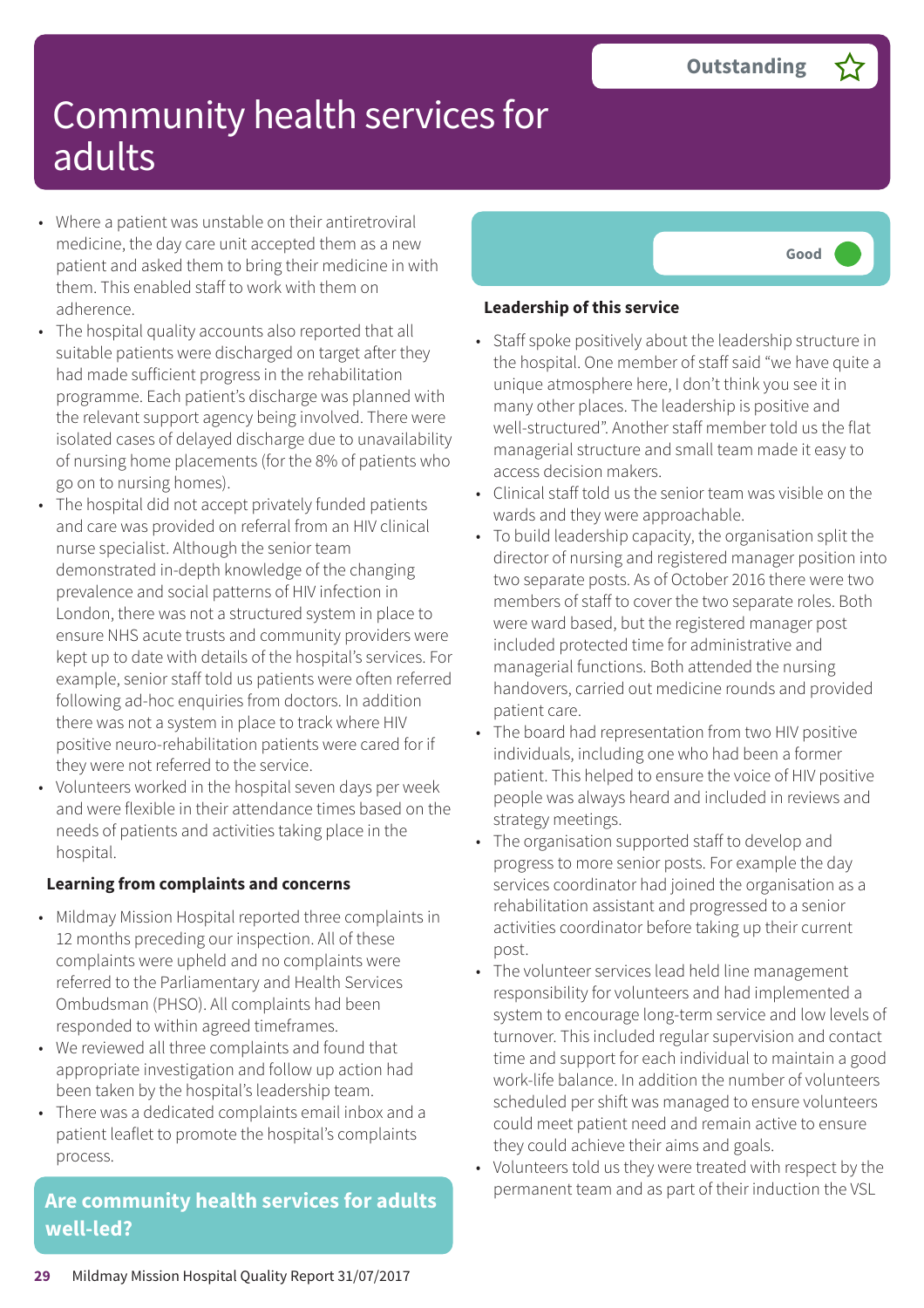introduced them individually to clinical staff. This helped volunteers to feel part of the team immediately and empowered them to speak with more senior colleagues if they needed help.

#### **Service vision and strategy**

- The Mildmay Mission Hospital vision, values and strategy were documented. Senior leaders of the organisation explained their plans for developing the service. They had identified their main challenges and opportunities as: redesign of day services provision (especially around the faster rehabilitation programme) to improve referral rates, sustaining inpatient occupancy levels, 'settling' the organisation following organisational change in 2016, succession and contingency planning for key staff, and improving administrative functions within the organisation.
- The senior leadership team was cognisant of the changing landscape around HIV care and funding and the organisation's vision and strategy recognised this. Senior staff explained that the niche role of Mildmay Mission Hospital meant that there was a sustained demand for their services. However, there was also recognition of the need to promote and publicise the work they do to clinicians and patients. This was seen as "work in progress", but staff told us there was an appetite for fundraising and promoting the work of the hospital. One member of staff felt that Mildmay Mission Hospital "remains London's best kept secret. We need to move on and spread the news". Senior staff told us there was scope to improve engagement with commissioning bodies in London and beyond to promote services and foster demand.
- The Chief Executive of the hospital explained the organisation's quality priorities as providing improved management support to develop the nursing and rehabilitation assistant team, wider use of electronic systems for medical records and incident reporting, and creating an environment where innovation is encouraged.

#### **Governance, risk management and quality measurement**

• There were governance processes to ensure the reporting, escalation and review of risk and performance information. A monthly risk management group met to identify and manage operational, finance, clinical and information governance risks and review

incidents. This reported to a quarterly clinical governance group which had oversight of clinical activity, reviewed risks to service delivery, staffing, compliance, quality improvement, clinical education and training and clinical policies. Information from this group was escalated to the quarterly trustee board.

- We reviewed minutes of governance meetings and found there was clear recording of information, updates and actions.
- We reviewed the hospital's strategic risk register and found there was an appropriate record of risks, mitigating actions, updates and ownership of actions. The risk register contained 35 risks; of which five were rated severe ('red'), three were rated 'amber', 14 were rated 'yellow' and 13 were rated 'white'. The severe rated risks included: ambulance bay misuse, risk of patient absconding, IT disruption (including breach of security), high agency usage, and loss of contracts. There were mitigating actions recorded for each risk.
- There were fortnightly management team meetings which reviewed contract performance and occupancy, financial decision making and modelling, service design, general oversight of operations and risks. This meeting also reported to the trustee board.
- There were clear performance indicators in place for the service. These included: no serious incidents, outstanding infection control audits, 85% of patients discharged to home, review of rehabilitation outcome measures and day service outcomes, above average PLACE scores, agency staff usage at less than 5%, and correct application of duty of candour.
- Governance processes in relation to the volunteer team meant the service was delivered safely and within established protocols. For example, where volunteers worked across teams such as with the fundraising team or chaplaincy, the volunteer services lead (VSL) maintained oversight of their work and continued to provide supervisory support alongside the respective service leads. The local in-charge member of staff for each service area was responsible for volunteers and referred to the volunteer services lead if needed.

#### **Culture within this service**

- There was a clearly defined organisational culture at Mildmay Mission Hospital, based on Christian values and the charitable history of the hospital.
- Staff we spoke with were proud of their work and the quality of care they provided. There was common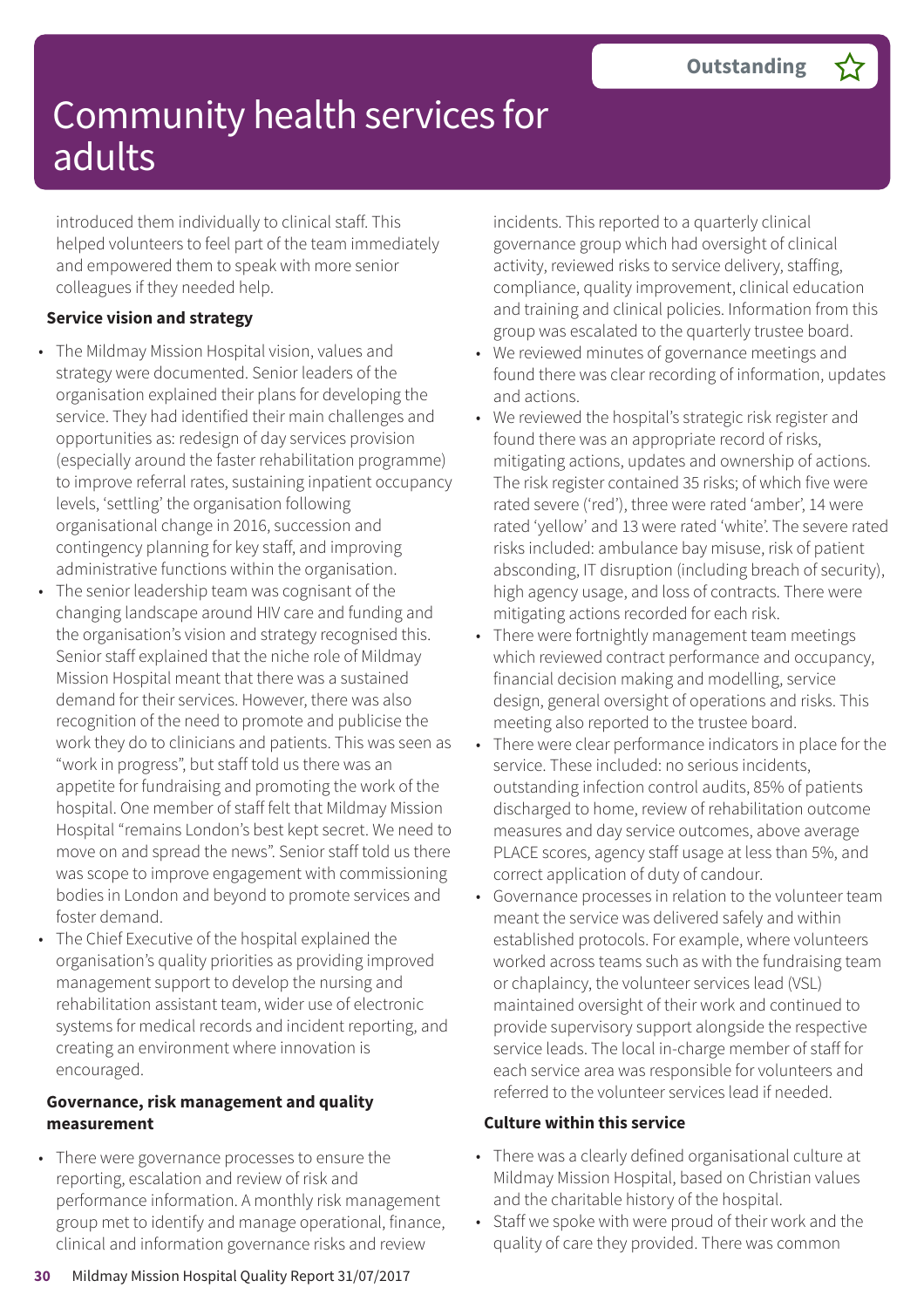feedback from staff who felt they had, for the most part, sufficient time to focus on individual patients, build relationships and understand their personalities and likes and dislikes: "the things that really help people feel cared about". They felt they had time to care. Staff told us the whole team was involved in this aspect of patient care, including kitchen staff, cleaners and the receptionist.

- There was a clear focus on patient care amongst all the staff we spoke with. Staff gave us examples of the progress some patients were able to make, and the pride they felt when patients met their goals and showed improvement. Many staff told us this is what motivated them and there was passion in the way they spoke about their work to us.
- Clinical staff across grades and professions told us they enjoyed working at the hospital and it was a good place to work with a close knit team. Some established members of staff told us this was the reason why they had stayed working there for many years. There were many staff who had worked at the hospital for more than 10 years.
- Most staff told us they felt well supported by their managers and colleagues. However, in the feedback forms we received, there were some anonymous comments that nurses perceived a disconnect between nursing staff and the therapies team and felt intimidated by certain individuals in the MDT. They felt there was limited understanding of what nurses did amongst therapies staff. However, this was not representative of most of the feedback we received.
- Many staff across grades and professions told us, universally, that the lead chaplain was an integral figure in the organisation, both for staff and patients and was "very important to a lot of people here". Staff told us they confided in the chaplain and asked the chaplain to say prayers for them.
- Many of the staff we spoke with told us they had a responsibility to normalise HIV and peoples' understanding and opinions of people living with HIV.

### **Public engagement**

• The day services team regularly asked patients for suggestions on forming new interest groups that would help support them and meet their rehabilitation needs. For example, some female patients had asked for a women's group so they could discuss issues and socialise in a way they did not always feel comfortable doing so with male patients.

- In the day services user forum staff discussed with patient what they perceived to be good, or not so good. Staff in the day services told us they wanted patients to "lead us in understanding the things we can change to better quality".
- There was a suggestions box in the reception for patients, their carers and relatives to submit feedback to the senior leadership team.
- The volunteer services lead (VSL) had designed a survey for patients to identify their opinions of being supported by volunteers and to find out if the range of activities was appropriate. As part of this activity, the VSL also interviewed patients to discuss their experiences. The results of the survey and interviews would be used to make changes to volunteer team services and were due in July 2017.
- A chaplaincy committee panel met quarterly for planning, reflection and support of the chaplaincy volunteer team.
- In 2016 fifty staff, patients and relatives of those cared for by the hospital had written comments that were included in a time capsule buried in the garden. This took place to mark the 150th anniversary of the hospital and was intended to provide information about the service for posterity.
- The Mildmay Mission charity fundraising team managed a comprehensive programme of fundraising and promotion activities. There were a number of high profile supporters of the charity, which senior staff told us helped to raise the profile of the organisation beyond the healthcare arena.

### **Staff engagement**

- There were planned monthly 'CEO surgery' meetings to provide opportunities for staff and patients to report concerns and share information directly with the chief executive.
- There were quarterly all-staff 'unit meetings' held after the trustee board had taken place to update staff on outcomes of the board meeting, address staff concerns, share information and celebrate achievements.
- The senior leadership team organised an 'away day' for clinical staff in response to nurses' feedback from nurses that they would find this beneficial for team morale and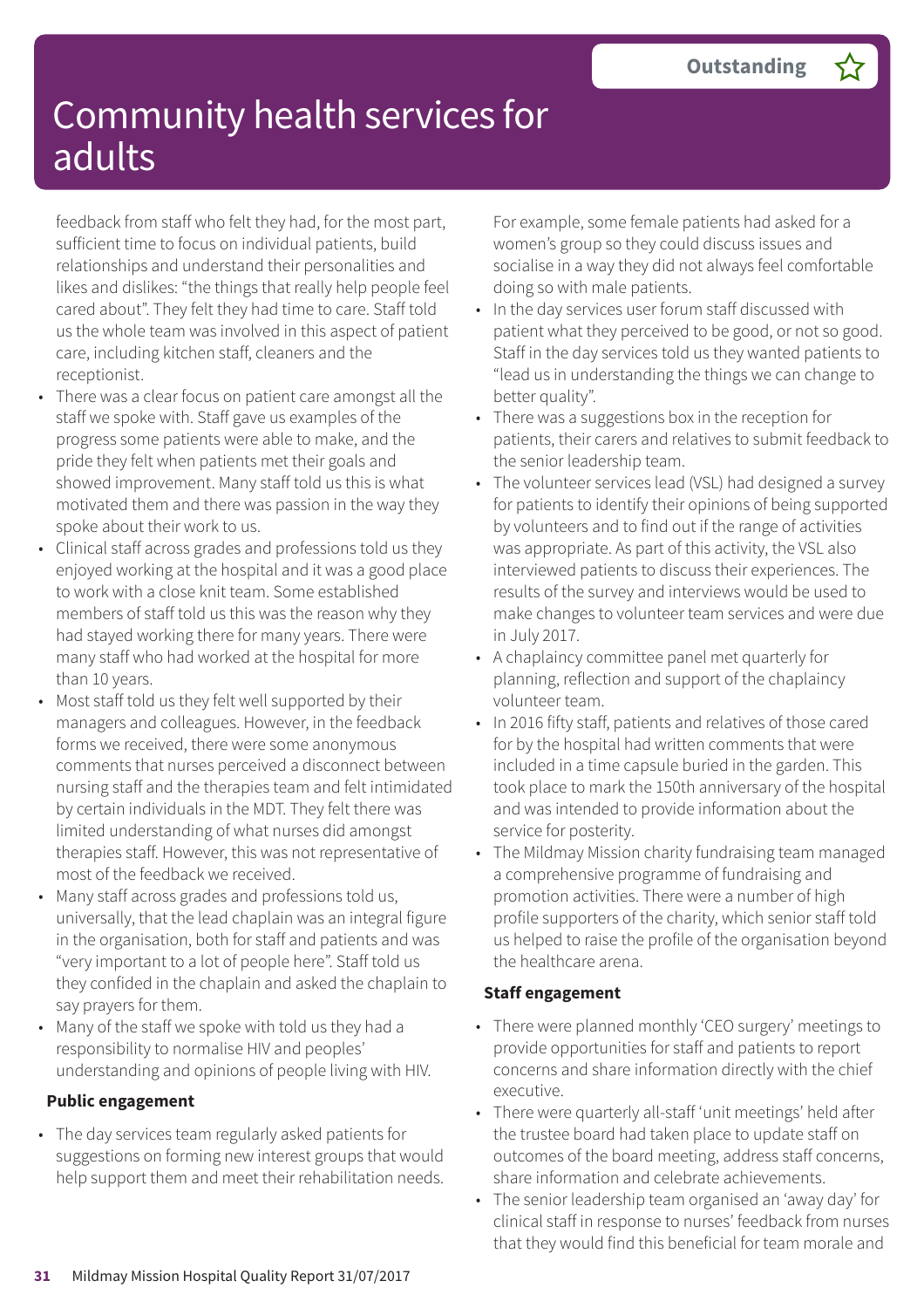interaction with the rest of the MDT. Senior staff told us the away day was productive and highlighted both the things staff enjoy and do well, and some pertinent issues.

- As part of the induction programme, new volunteers met with the chief executive officer to discuss their work and opportunities in the organisation. This was part of a strategy to ensure this team felt engaged with the hospital and felt valued by the senior team. We spoke with a volunteer who said "I think [volunteers] are cared for here, we feel like we're important and valued".
- Staff were offered monthly access to a clinical supervisor for emotional support and advice, and this was on demand if required. This service was also offered to volunteers in the event they needed support, such as after a patient death.
- Day services staff did not have a scheduled cycle of meetings but met on an ad-hoc basis when new patients were referred or after events such as an incident.

#### **Innovation, improvement and sustainability**

• The whole hospital team demonstrated a strong sense of community to celebrate achievements and mark milestones in the organisation. This took place within an inclusive culture that involved patients, their relatives, volunteers and the local community. For example, to celebrate the opening of the new hospital garden, an opening ceremony took place that included the planting of a symbolic tree.

- The hospital's volunteer scheme was a further example of the inclusivity of the service. Two volunteers in post at the time of our inspection had been former patients of the service and a volunteer who was a qualified physiotherapist elsewhere in Europe supported patients in the gym alongside the therapies team. A volunteer awards barbeque had taken place in summer 2016 with certificates issued for high standards of work.
- The VSL was proactive in identifying opportunities to expand and develop the volunteer service. For example, in summer 2016 the service had facilitated a six-month placement of an experienced volunteer from another country who visited to support the hospital's work. In summer 2017 a volunteer intern was due to take up post who would support the VSL and train in management duties.
- The DSC planned to promote the service to other health organisations to ensure greater awareness of the specialist care they could have access to.